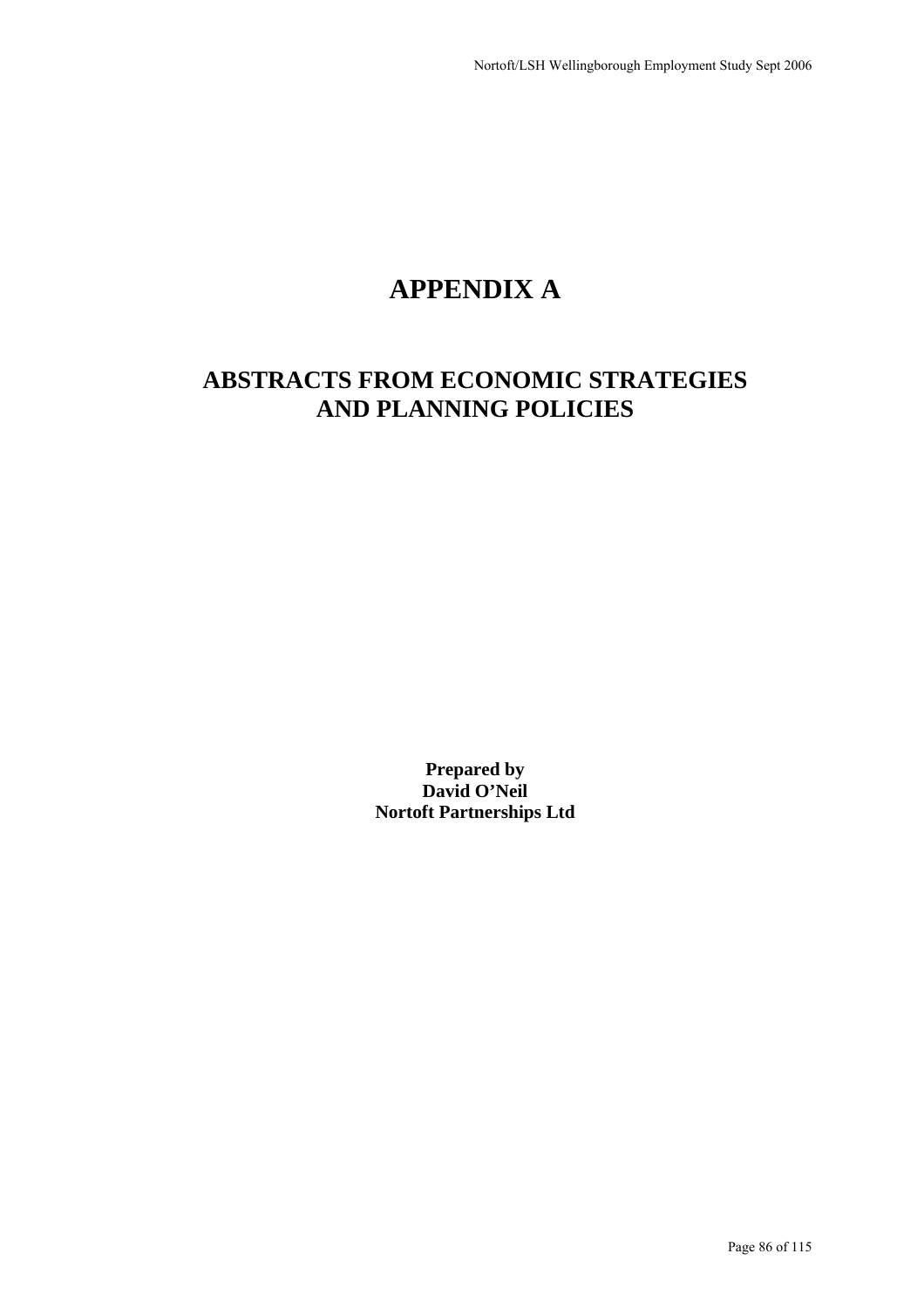### **ECONOMIC STRATEGIES AND PLANNING POLICIES ABSTRACTS**

The following abstracts have been identified for their relevance to this study. The words are mostly direct quotes from the policy papers. In a few case for the sake of readability minor syntax changes have been made, and some phrases left out. All texts can seen in full on the ODPM/DCLG website. The North Northamptonshire Core Spatial Strategy, Wellingborough Site Specific Proposals/Issues and Options papers and CoPELA study review (Tym 06) have not been included in this appendix, as at the time of writing it they are still in progress. However relevant information from both these studies have been included in the main study.

### **Planning Policy Statement on Sustainable Development (PPS 1)**

### Sustainable economic development

The Government is committed to promoting a strong, stable, and productive economy that aims to bring jobs and prosperity for all. Planning authorities should:

(i) Recognise that economic development can deliver environmental and social benefits;

(ii) Recognise the wider sub-regional, regional or national benefits of economic development and consider these alongside any adverse local impacts;

(iii) Ensure that suitable locations are available for industrial, commercial, retail, public sector (e.g. health and education) tourism and leisure developments, so that the economy can prosper;

(iv) Provide for improved productivity, choice and competition, particularly when technological and other requirements of modern business are changing rapidly;

(v) Recognise that all local economies are subject to change; planning authorities should be sensitive to these changes and the implications for development and growth;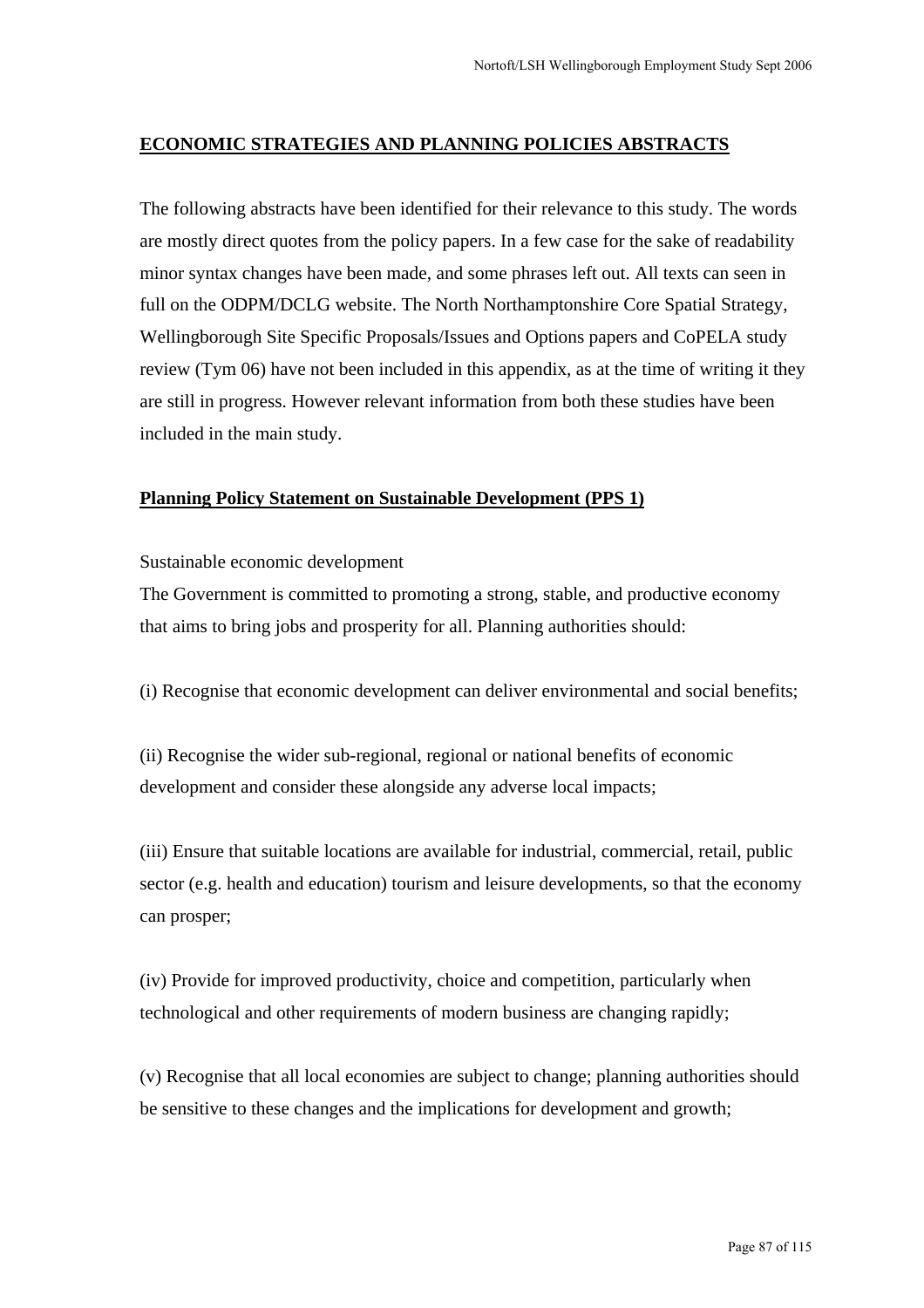(vi) Actively promote and facilitate good quality development, which is sustainable and consistent with their plans;

(vii) Ensure the provision of sufficient, good quality, new homes (including an appropriate mix of housing and adequate levels of affordable housing) in suitable locations, whether through new development or the conversion of existing buildings. The aim should be to ensure that everyone has the opportunity of a decent home, in locations that reduce the need to travel;

(viii) Ensure that infrastructure and services are provided to support new and existing economic development and housing;

(ix) Ensure that development plans take account of the regional economic strategies of Regional Development Agencies, regional housing strategies, local authority community strategies and local economic strategies; and,

(x) Identify opportunities for future investment to deliver economic objectives.

# **Planning Policy Guidance on Industrial and Commercial Development and Small Firms (PPG 4)**

Para 1. One of the Government's key aims is to encourage continued economic development in a way which is compatible with its stated environmental objectives.

### Para 10.

The locational demands of businesses are therefore a key input to the preparation of development plans. Development plan policies must take account of these needs and at the same time seek to achieve wider objectives in the public interest (see paragraph 11). Development plans offer the opportunity to:

- encourage new development in locations which minimise the length and number of trips, especially by motor vehicles;
- encourage new development in locations that can be served by more energy efficient modes of transport (this is particularly important in the case of offices,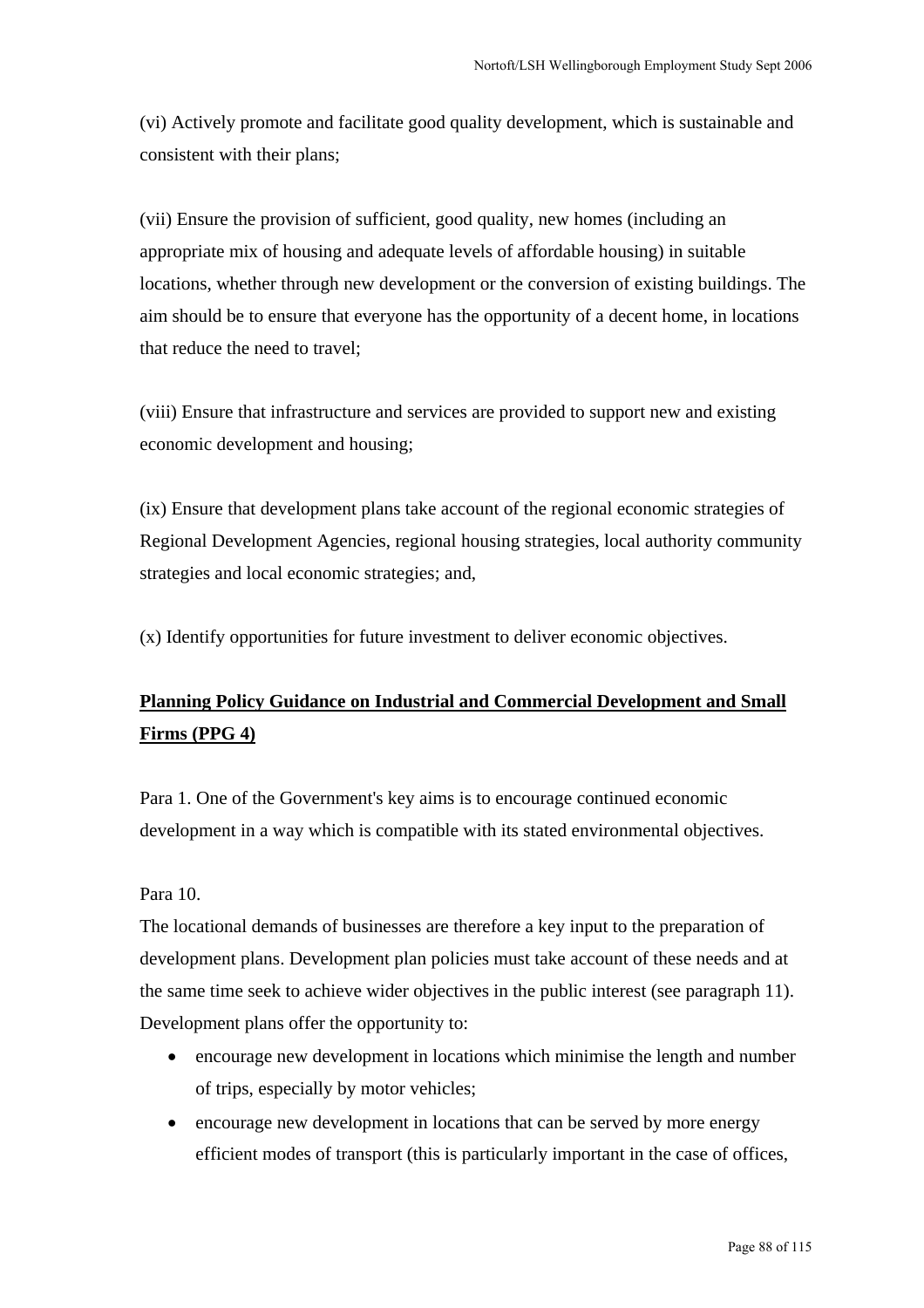light industrial development, and campus style developments such as science and business parks likely to have large numbers of employees);

- discourage new development where it would be likely to add unacceptably to congestion;
- locate development requiring access mainly to local roads away from trunk roads, to avoid unnecessary congestion on roads designed for longer distance movement.
- More generally, the preparation of development plans is now the main mechanism by which major new development proposals can be assessed alongside the transport improvements needed to serve them; and by which transport proposals can be linked to the development opportunities they create.

Policies should provide for choice, flexibility and competition. In allocating land for industry and commerce, planning authorities should be realistic in their assessment of the needs of business. They should aim to ensure that there is sufficient land available which is readily capable of development and well served by infrastructure. They should also ensure that there is a variety of sites available to meet differing needs. A choice of suitable sites will facilitate competition between developers; this will benefit end-users and stimulate economic activity.

### Para 11.

The Government's policy, set out in "This Common Inheritance" and subsequent White Papers, is to seek to control the emissions of greenhouse gases which lead to global warming. Locational policies in development plans can help to achieve that objective through reducing the need to travel, and encouraging development in areas that can be served by more energy efficient modes of transport - such as rail or water. Local planning authorities should consult the British Railways Property Board to help identify potential development sites such as old goods yards and depots or other land adjacent to track.

Where land for such development opportunities is scarce, planning authorities may indicate that they will give preference to proposals from industrial and commercial users who would benefit from efficient rail or water services rather than for retail or housing proposals which could be located elsewhere. Such policies need to be approached with flexibility and care. Their purpose is to maximise the potential use of transport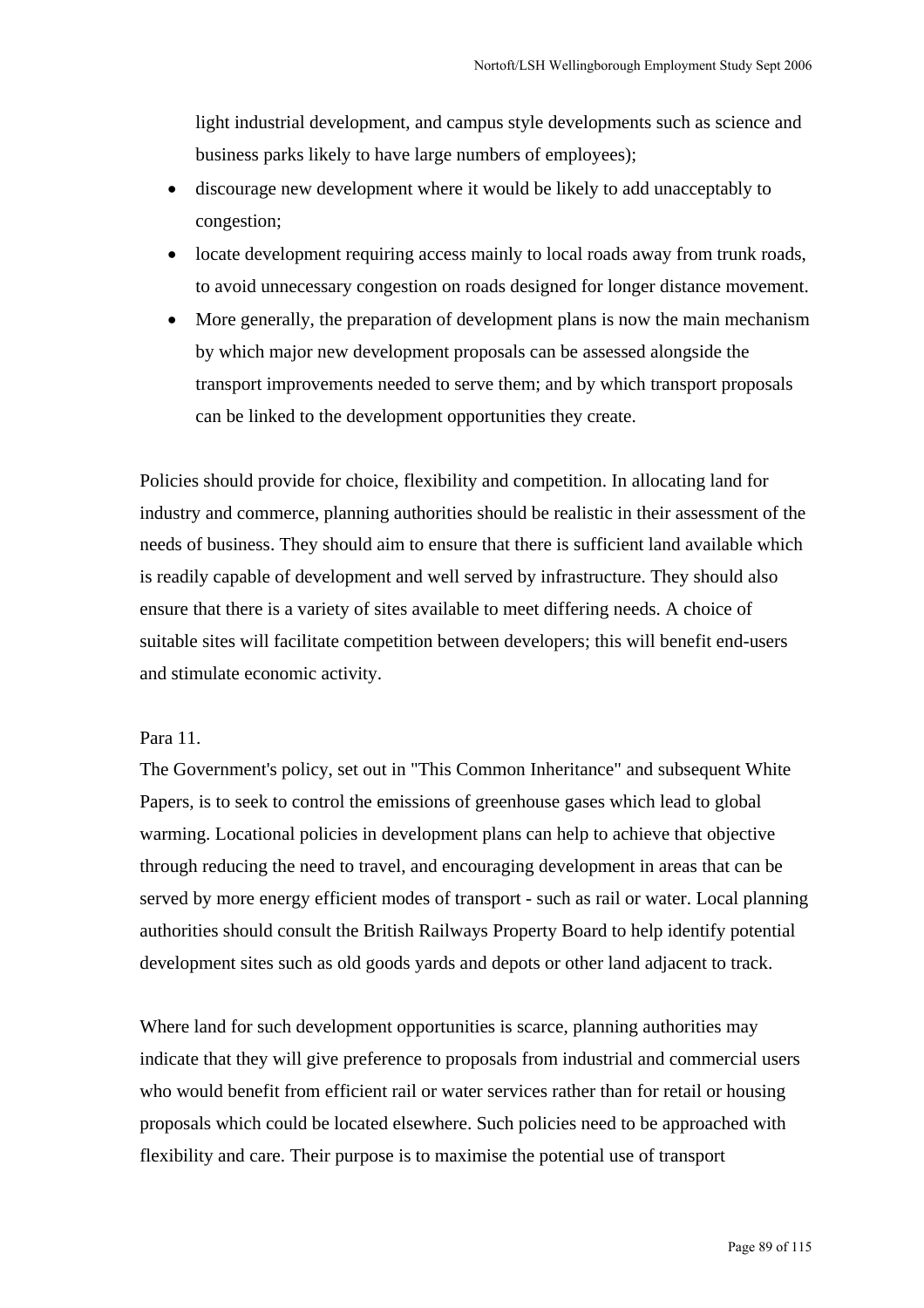infrastructure other than roads. But such an objective would not justify protecting such sites from alternative development if there was no realistic prospect of redevelopment for industrial or commercial purposes in the foreseeable future.

### Para 12.

Some types of modern distribution facility have a low density of employment, and are served by a very large number of lorries. Retail distributors, for example, depend on efficient distribution systems and require strategic locations capable of serving regional, national and European markets. Extensive, well-planned out-of-town distribution parks can offer economies of scale and consequent benefits to consumers or businesses supplied. Sites for such developments are best located away from urban areas, where the nature of the traffic is likely to cause congestion, and wherever possible should be capable of access by rail and water transport. Such sites should be reserved for those warehousing uses which require them, and not released for other uses unless there is a clear surplus of suitable sites in the area, and no realistic prospect of development for that purpose in the foreseeable future. Separate guidance on the location of retail development is provided in PPG6.

#### Para 21.

Many urban areas contain large amounts of land, once used for industrial purposes but now under-used or vacant. Getting this land back into beneficial use is important to the regeneration of towns and cities. Optimum use should be made of potential sites and existing premises in inner cities and other urban areas, taking into account such factors as accessibility by public transport, particularly in the case of labour-intensive uses. Local planning authorities should identify such areas and indicate their appropriate alternative uses, including industrial and commercial uses, in their development plans, keep up-todate details on available sites, and provide information about them to potential developers.

### Para 22.

The establishment of a Simplified Planning Zone (SPZ), which grants planning permission for specified development or types of development, may be an appropriate approach in areas where there is a particular need to promote regeneration and to encourage economic activity. Advice on SPZs is given in PPG5.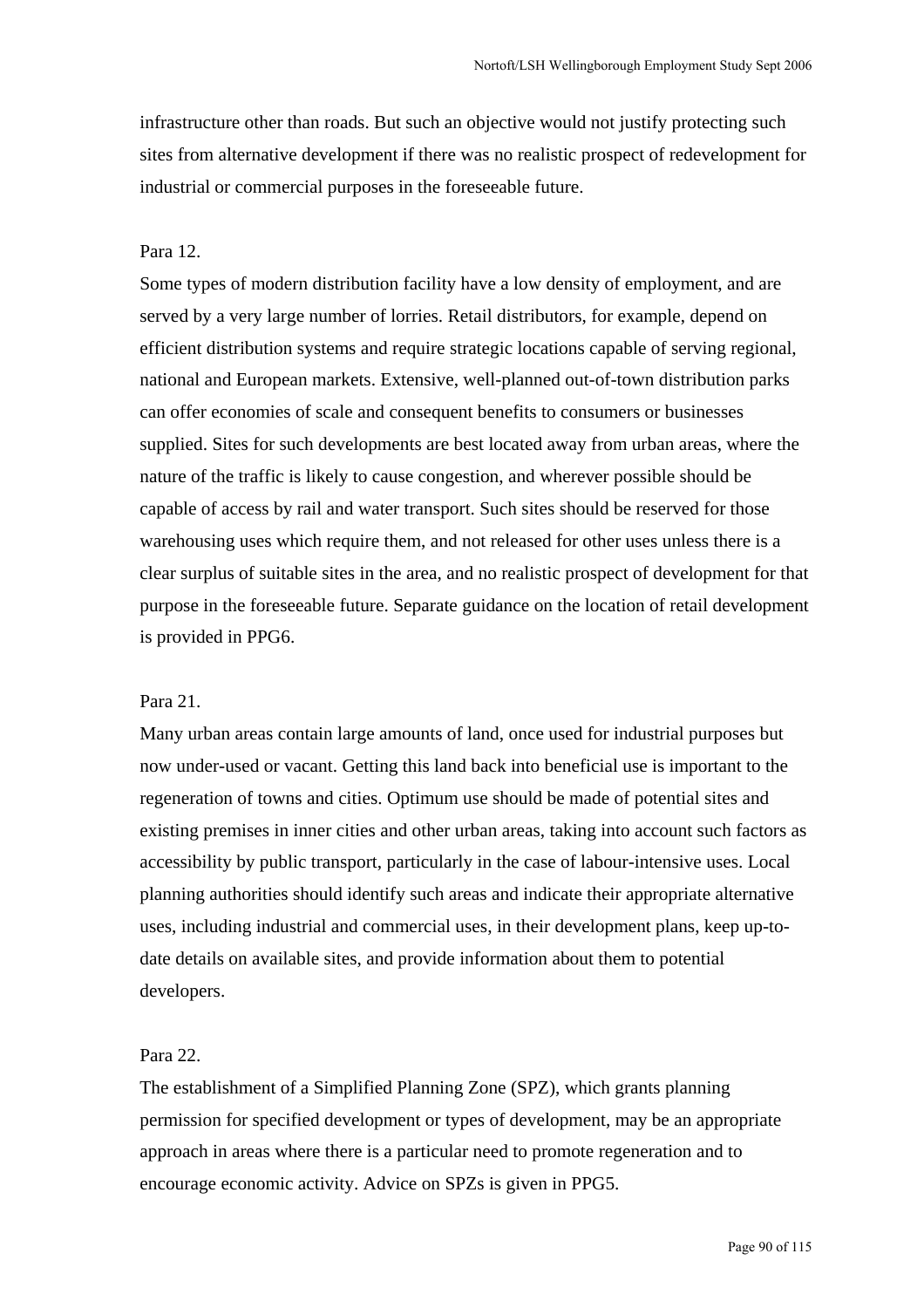## **Planning Policy Guidance on Simplified Planning Zones (PPG5 - SPZ)**

### Para 5:

Both the size and character of SPZ schemes can be varied to suit different objectives and prevailing local circumstances. The following examples illustrate the versatility of SPZs and how they can be used in conjunction with other measures as part of a wider marketing strategy:

### (a) Large old industrial areas or estates

Many towns and cities have such areas. In some cases they were purpose-built industrial estates or large establishments in single ownership. Some of the buildings are now obsolete and need to be replaced, whilst others can be refitted and reused. Some plots of land may be vacant.

### (e) Large single ownership sites

Single ownership is likely to be advantageous to progressing an SPZ scheme rapidly. (Sites) - perhaps close to the town centre - will have been in beneficial use, but are now redundant or underused. The reuse of such sites can play an important part in reducing the pressure for peripheral expansion, as well as improving the local environment and economy. Often these areas may be suitable for one predominant use - such as housing with local shops and community amenities or large tourist complexes. Or they may be appropriate for mixed commercial development - perhaps light industry and offices, depending on the surrounding area.

### (f) Redevelopment sites

Large vacant or underused sites represent a considerable land resource, much of which has development potential. The successful disposal and subsequent development of these sites for beneficial uses often depends on positive marketing. The planning status of sites is an important aspect of their promotion. An SPZ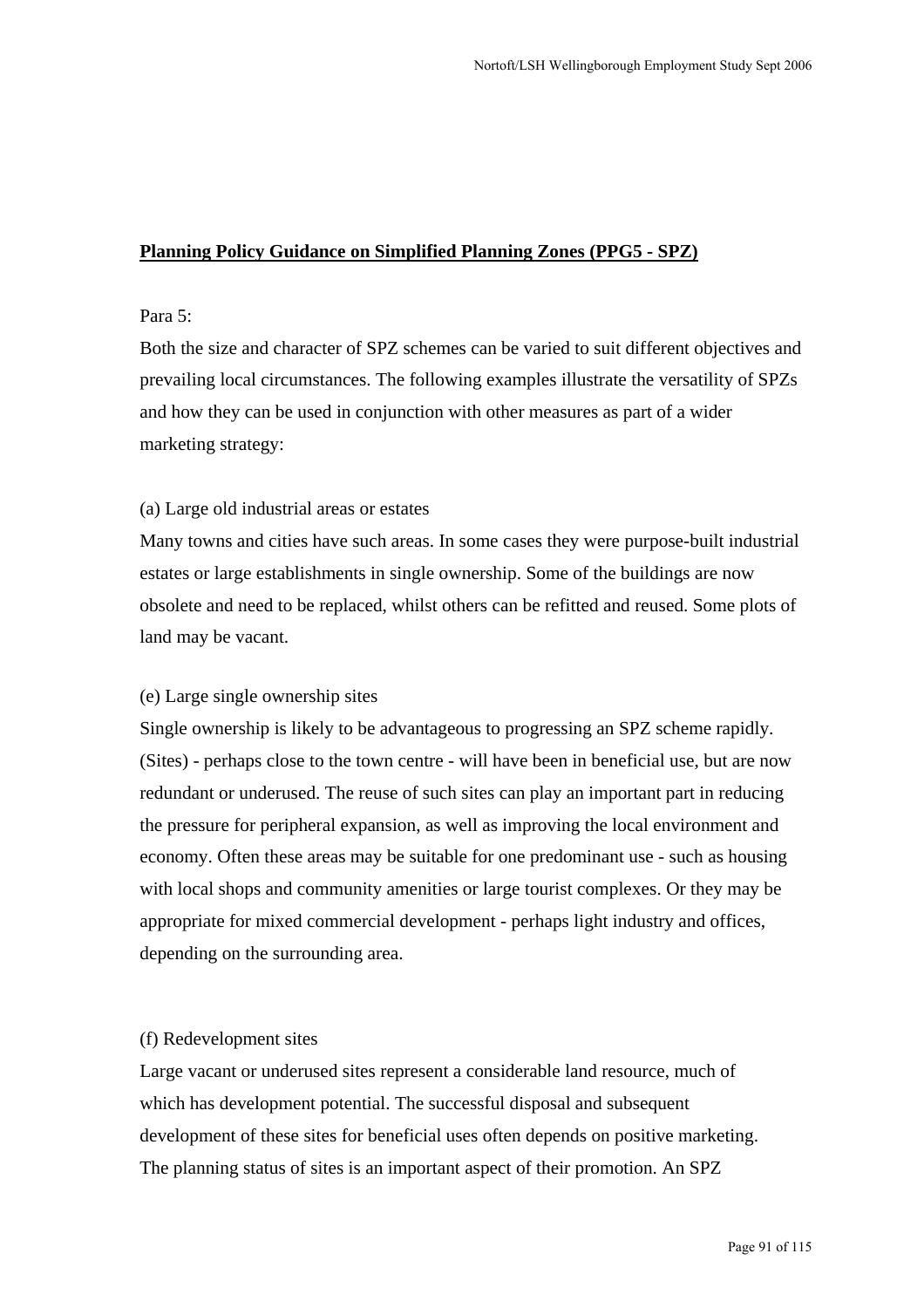scheme can offer, from the outset, a clear and reliable statement of what development would be appropriate, coupled with the permission to develop. This can greatly enhance any other form of publicity to stimulate interest in the sites.

### **Regional Spatial Strategy for the East Midlands (RSS8)**

The East Midlands Regional Plan (officially known as the 'Regional Spatial Strategy') was published on 17 March 2005 and provides a long-term development strategy for the Region up to 2021. It covers the scale and distribution of new housing, priorities for the environment, transport, infrastructure, economic development, agriculture, minerals extraction, waste treatment and disposal. It replaces the Regional Planning Guidance for the region that was published in January 2002.

A sequential approach to the selection of land for development should be adopted in development plans in accordance with the following priority order:

a) suitable previously developed sites and buildings within urban areas that are or will be well served by public transport;

b) other suitable locations within urban areas not identified as land to be protected for amenity purposes;

c) suitable sites in locations adjoining urban areas, which are or will be well served by public transport, particularly where this involves the use of previously developed land; and

d) suitable sites in locations outside of (that is not adjoining) urban areas, which are or will be well served by public transport, particularly where this involves the use of previously developed land.

In order to assess the suitability of land for development, in accordance with policy 1 above, the nature of the development and its locational requirements will need to be taken into account along with all of the following criteria: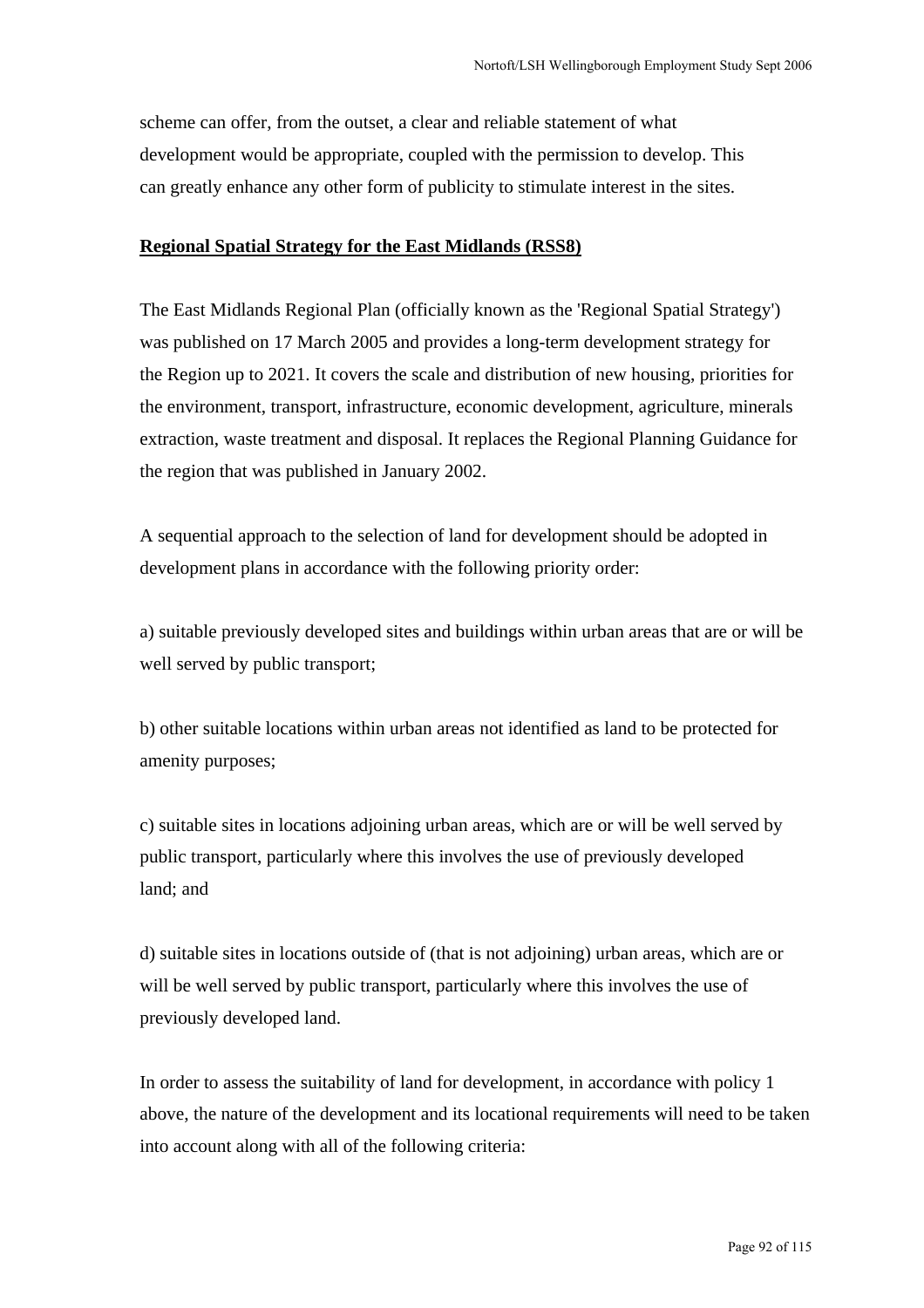a) the availability and location of previously developed land and vacant or under-used buildings;

b) the accessibility of development sites by non-car modes and the potential to improve such accessibility to town centres, employment, shops and services;

c) the capacity of existing infrastructure, including the highway network, public transport, utilities and social infrastructure (such as schools and hospitals) to absorb further development;

d) physical constraints on the development of land, including, for example, the level of contamination, stability and flood risk;

e) the impact that the development of sites will have on the region's natural resources, environmental and cultural assets and the health of local people;

f) the likelihood that the site can be viably developed, taking into account the availability of resources (both public and private); and

g) the suitability of sites for mixed-use development and the contribution that development might make to strengthening local communities.

Development plans should ensure that provision for employment uses will be considered first on previously developed land in urban areas and on previously developed sites in other sustainable locations. Development plans and other policy and programme measures should ensure that an appropriate range of sites, in terms of quality, size and location, are readily available as part of a rolling programme to meet employment needs and the requirements of indigenous and inward investing businesses.

Development plans should allocate (B8) sites away from urban areas where there is good access to transport, to the national road network and where practicable, to a rail freight or water freight facility. Development should not cause unacceptable environmental problems. Where existing sites elsewhere can meet these criteria, expansion will be a sustainable solution to the region's needs. Local authorities should consider the need to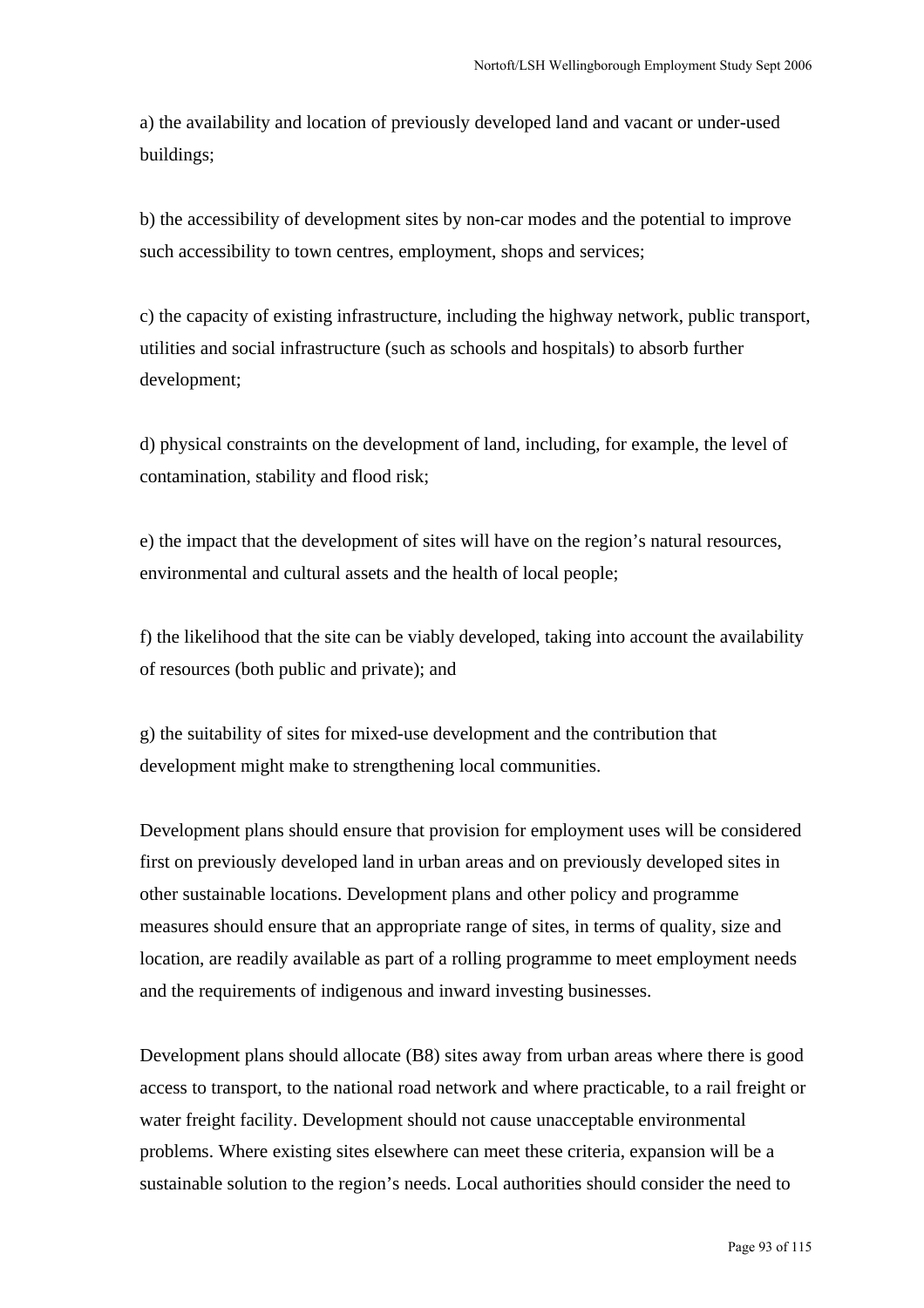allocate in development plans additional smaller scale storage and distribution facilities to serve local markets.

Provision should be made in development plans for Strategic High Quality Employment Sites where supply is inadequate or shown to be inadequate to meet demand by the proposed study of employment land. In identifying suitable sites, local authorities should have regard to:

- accessibility by public transport;
- accessibility for freight purposes by rail;
- the sequential approach and criteria set out in policies 1 and 2;
- the opportunity to enhance regional and sub-regional competitiveness;
- the opportunity to regenerate areas of greatest need as set out in policy 3 and other areas of high unemployment;
- local landscape and environmental factors; and
- the attractiveness of sites to investors and market demand in the area.

Development plans should make appropriate provision for sites for high technology businesses and science parks, giving priority to urban areas and previously developed land in sustainable locations. Such sites should be identified where they can promote cluster related development, preferably close to higher education establishments and allowing the possibility of mixed uses in existing centres. Cluster-related development should be accommodated on existing development plan allocations where possible.

Development plans should sustain and enhance the role of city, town, district and local centres. Mixed-use developments and new retail and leisure floorspace, including extensions, of regional or sub-regional importance, should, where a demonstrable need exists, be located in city or town centres as a first preference and have regard to policies 1 and 2 and PPG6. Locations on the edge of city or town centres will be the second preference where the vitality and viability of other nearby centres is not undermined.

Development plans should ensure that major office development and other travel intensive uses should be directed to town centres or in the vicinity of public transport interchanges within main urban areas. Only if central sites are unavailable should other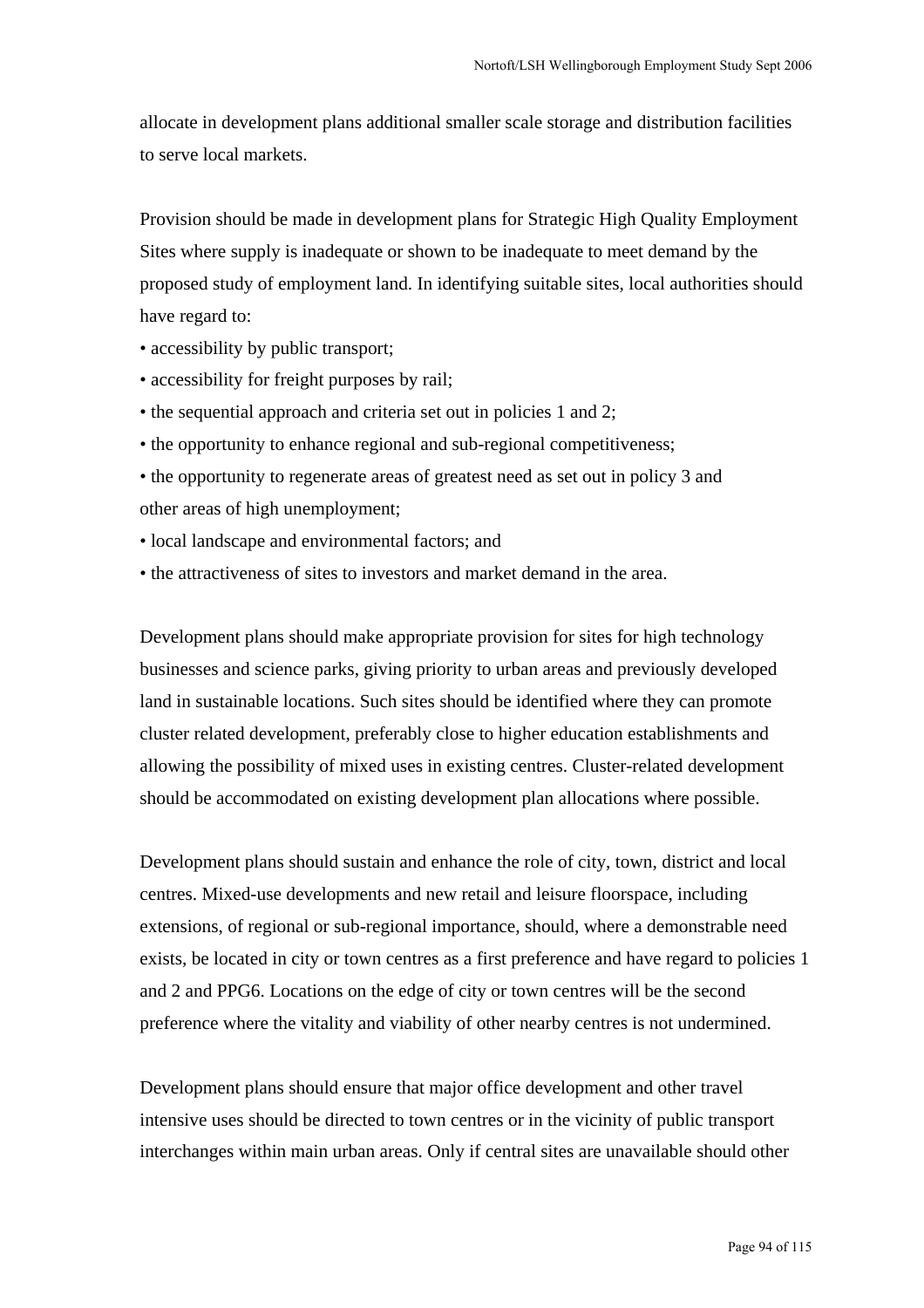urban areas or areas having particularly good public transport accessibility, be considered.

Development plans and other strategies or policies of local authorities and economic development agencies should promote the continued diversification and further development of the rural economy, where this is consistent with sustainable development considerations and environmentally sound management of the countryside. Locations in the open countryside for major new development should be avoided. Employment developments including offices appropriate to the size of the town, should be concentrated in market towns.

Local Authorities and Sub-Regional Strategic Partnerships should work together to:

• ensure that, by the allocation and de-allocation of employment land (B1, B2, B8) through the development plan and spatial planning process and through selective public investment, there is an adequate supply of good quality land for office and industrial uses available for development in sustainable locations;

• bring forward good quality allocated employment sites to meet the specific requirements of potential investors;

• review employment land allocations in their areas to ensure that they are relevant to current and likely future requirements, and that surplus employment land is considered for beneficial alternative use; and

• monitor gains and losses in the overall supply of good quality office and industrial sites and assess the floorspace capacity of allocated sites.

Local planning authorities should take into account the findings of QUELS and RELPS when drawing up policies for their development plans and local development frameworks. In addition they need to consider whether sites which may currently be allocated for employment uses are likely to become surplus to current requirements. In such cases planning authorities should consider what other uses might be appropriate on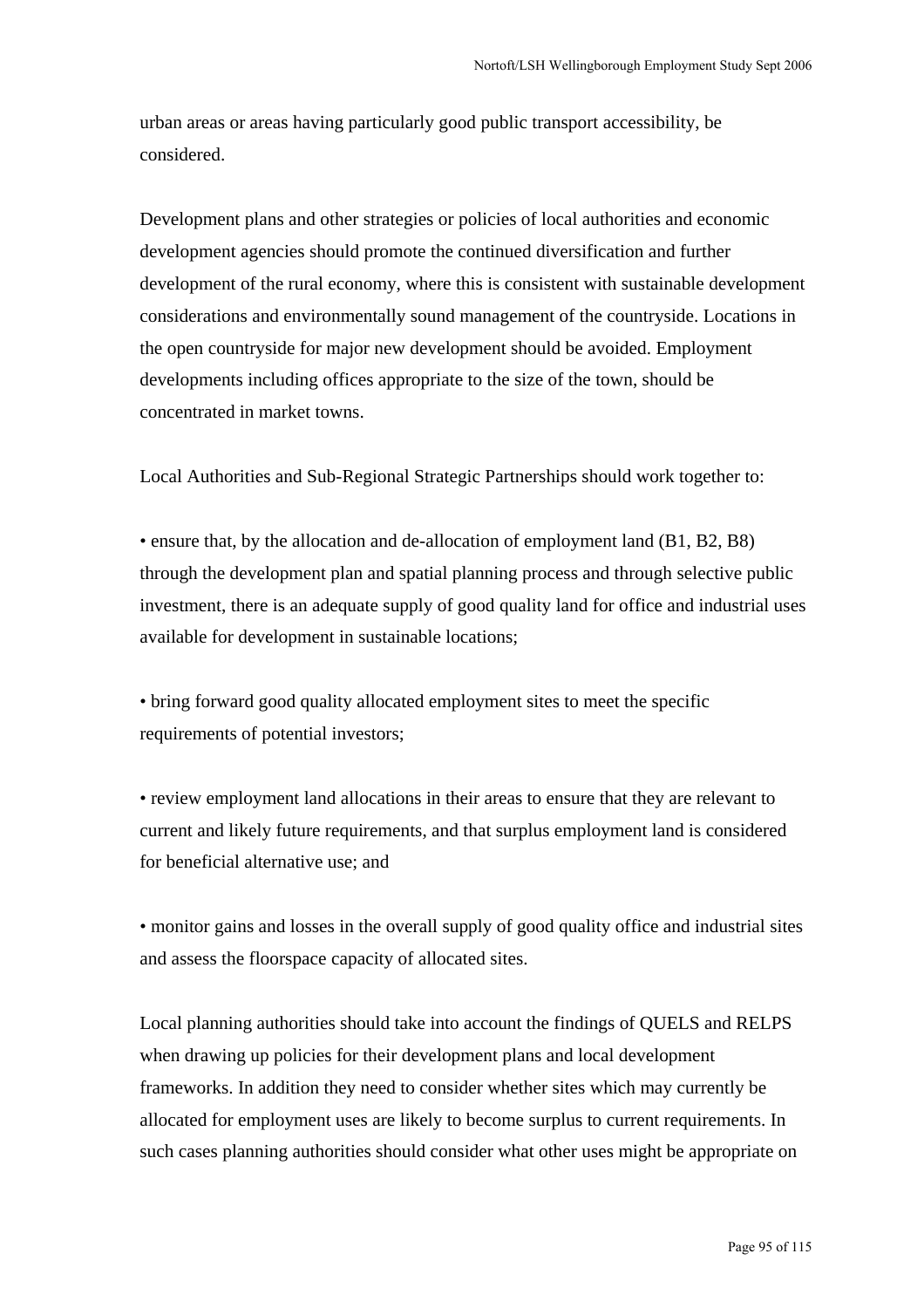such sites. The QUELS and RELPS highlighted some significant sub-area variations, some of which are outlined below.

The Southern Sub-area: In recent years the availability of both offices and industrial sites in and around Northampton has been limited but elsewhere in the sub-area supplies have been adequate due to limited demand. There has also been evidence that pressure for storage and distribution sites has begun to restrict other uses. In the areas identified for growth, particularly Northampton, Corby, Kettering and Wellingborough, there will be a need to ensure that there are adequate employment sites to match the needs arising from increased levels of population.

#### **Regional Economic Strategy : EMDA Destination 2010**

In the Southern Sub-area, the needs are: the regeneration of Corby; to capitalise on the established distribution sector; industrial land that is attractive to a wider range of employment uses; and to capitalise on South East overspill, particularly in relation to office supply in Northampton.

Provide quality employment sites, on previously developed land, where appropriate, in areas of need through restructuring of local plans.

#### **ODPM Employment Land Reviews Guidance Note**

Employment Land Reviews are a key component of the evidence base for policy and proposals in Local Development Frameworks (LDFs) and the Regional Spatial Strategy (RSSs and form part of the continuing 'plan, monitor and manage' approach to creating spatial strategies at the regional and local levels.

#### Para 2.14

Up-to-date and relevant plans are essential if the development needs of commerce and industry are to be met. Development Plan Documents should contain clear land use policies for different types of industrial and commercial development. It has been common practice, in existing local plans, to: identify sites for particular types of employment uses (e.g. B1/B2/B8); identify sufficient sites to provide businesses with a choice of sites and to provide for the expansion of key local employers; seek to protect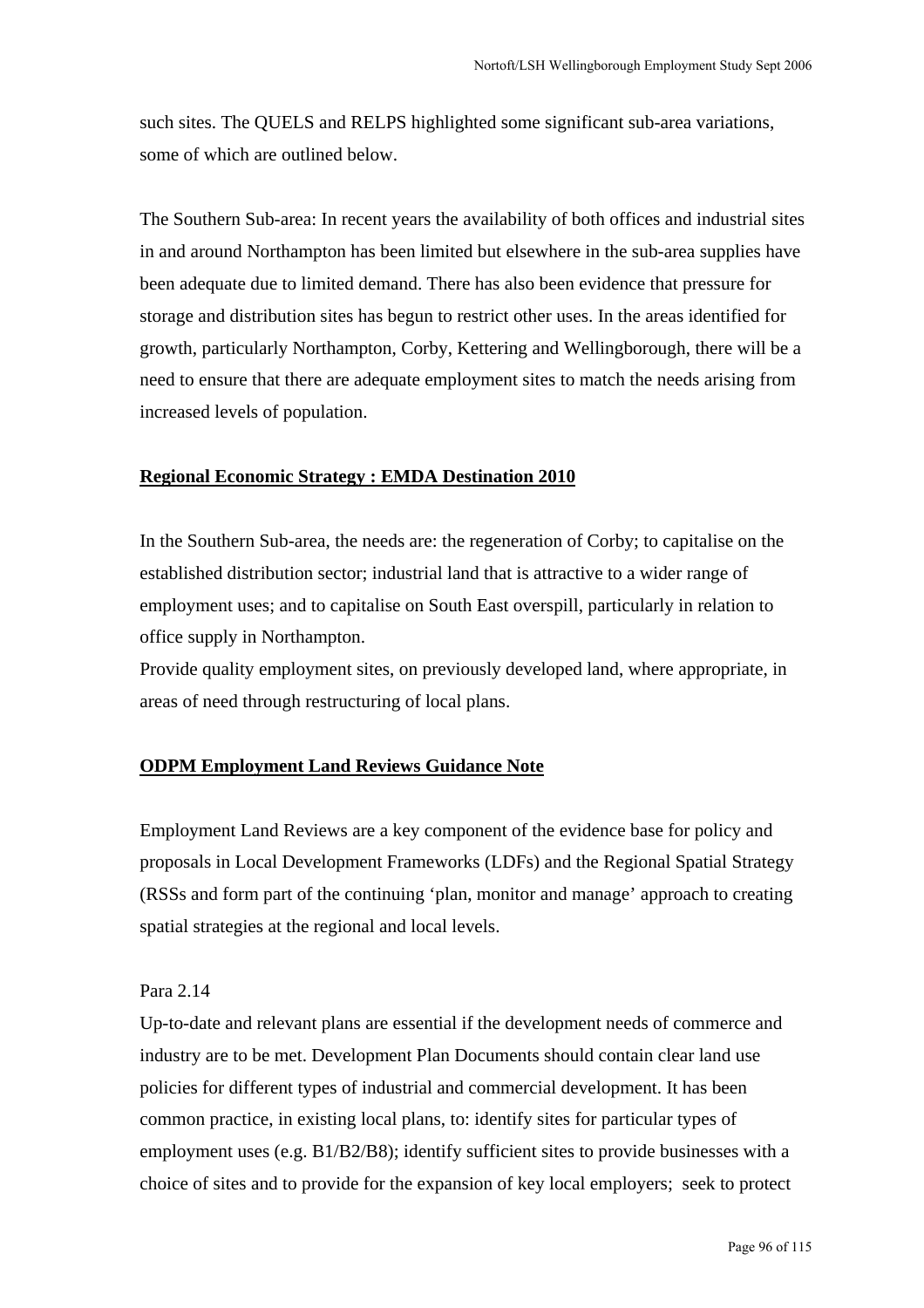key or strategic sites currently in or designated for employment use and; carry forward undeveloped allocated employment sites from the previous plan period without appraising their current 'fitness for purpose'.

Stage 1 Taking Stock of the Existing Situation Stage 2 Creating a Picture of Future Requirements Stage 3 Identifying a 'New' Portfolio of Sites

All linked to Policy Development, Monitoring and Review.

### Paras 2.33-35

The three-stage methodology is, in essence, the preliminary or 'brief ' stage, followed by the assessment of demand or need, followed by the detailed appraisal of the stock of sites and premises available. In Stage 1, LDF authorities are recommended to undertake a preliminary review of their employment site portfolio, identifying any which are clearly no longer 'fit for purpose' and, if they wish, identifying those 'high quality' or 'strategic' sites which must continue to be safeguarded for employment development. The benefits of undertaking the Stage 1 appraisal of sites will vary from authority to authority but are likely to include: an improved understanding of the priorities for the remainder of the review and; providing early evidence, albeit incomplete, that can be used to inform development control decisions or used at appeal.

### Figure 2.2: The Steps Involved in the Three Stages of Employment Land Reviews

- Stage 1: Taking stock of the existing situation
- Step 1: Devise brief for Stage 1
- Step 2: Collate data on land stock and revealed demand
- Step 3: Devise and apply site appraisal criteria
- Step 4: Undertake preliminary site appraisal
- Step 5: Confirming the brief for Stages 2 and 3

### Stage 2: Creating a picture of future requirements

- Step 6: Understand market areas and segments
- Step 7: Select and apply suitable forecast model/demand analysis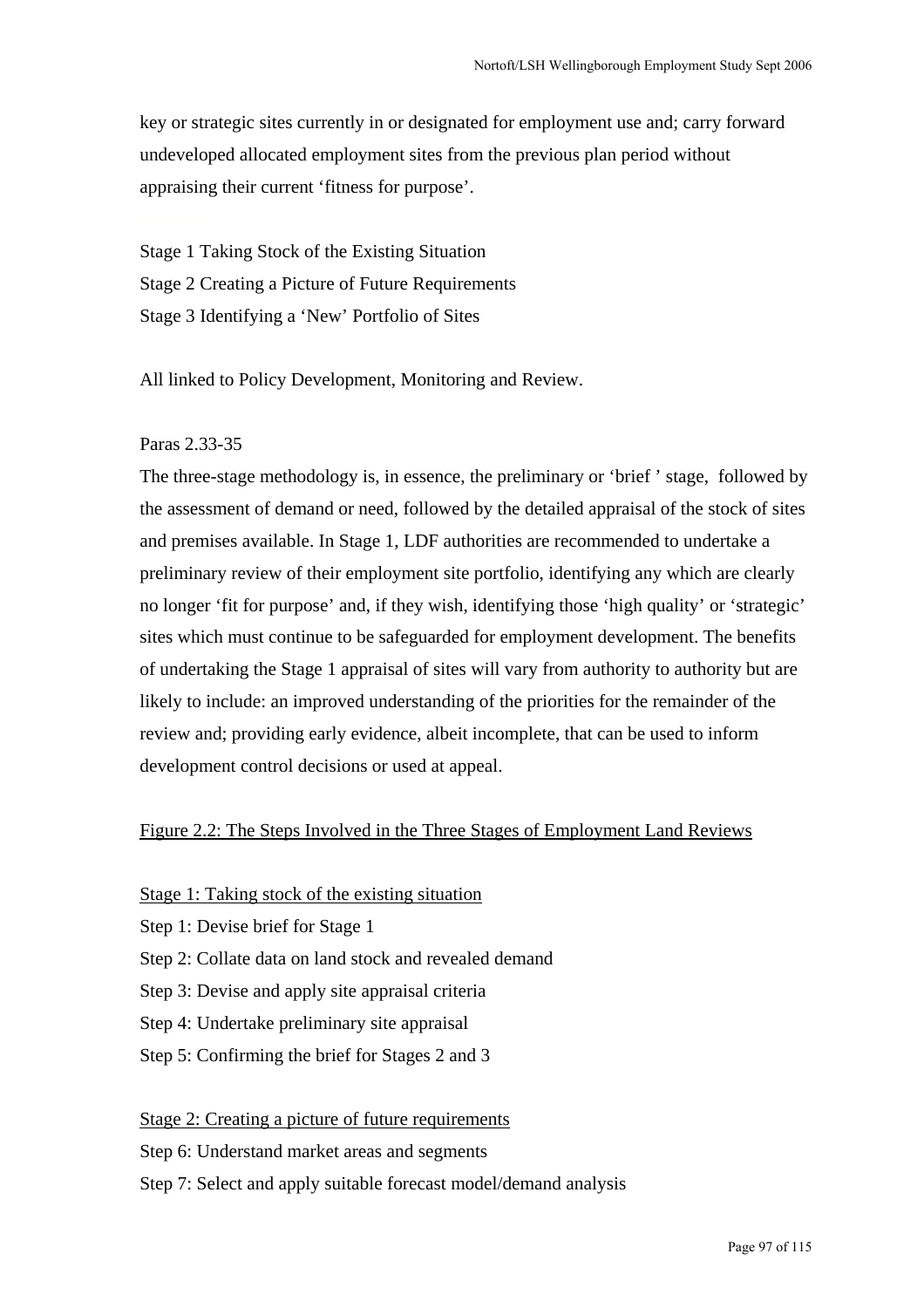Step 8: Quantify employment land supply

Step 9: Translate employment forecasts to land requirements

Step 10: Scenario testing

Stage 3: Identifying a 'New' Portfolio of Sites

Step 11: Devise qualitative site appraisal criteria

- Step 12: Confirm existing sites to be retained or released and define gaps in portfolio
- Step 13: Identify additional sites to be brought forward
- Step 14: Complete and present the employment land review

The evidence base is critical to the preparation of local development documents. Local planning authorities should ensure that the delivery of housing and other strategic and regional requirements is not compromised by unrealistic expectations about the future availability of infrastructure, transportation and resources

### **Invest Northamptonshire: DTZ market positioning 2005**

Market Recommendations: Of the sectors, clusters and functions assessed our recommended markets for Invest Northamptonshire are set out below. Given that market selection results from a combination of data and perspectives, these represent groupings of opportunities, rather than absolute rankings of the individual markets.

Core Markets -Good Growth & Mid-Strong Offering (High Performance Engineering, Food & Drink, Print & Publishing, Construction, Logistics).

Active Cross Sector/Cluster Markets -Strong/Changing Markets which support other Sectors/Clusters: (Professional Services, Shared Service Centres, Contact Centre, Public Services).

Niche Markets -Smaller Scale Opportunities: (Entrepreneurial, Environmental Technologies, Leather).

Watching Brief & Strategic Investor Development Activity: (Healthcare, Financial Services, ICT).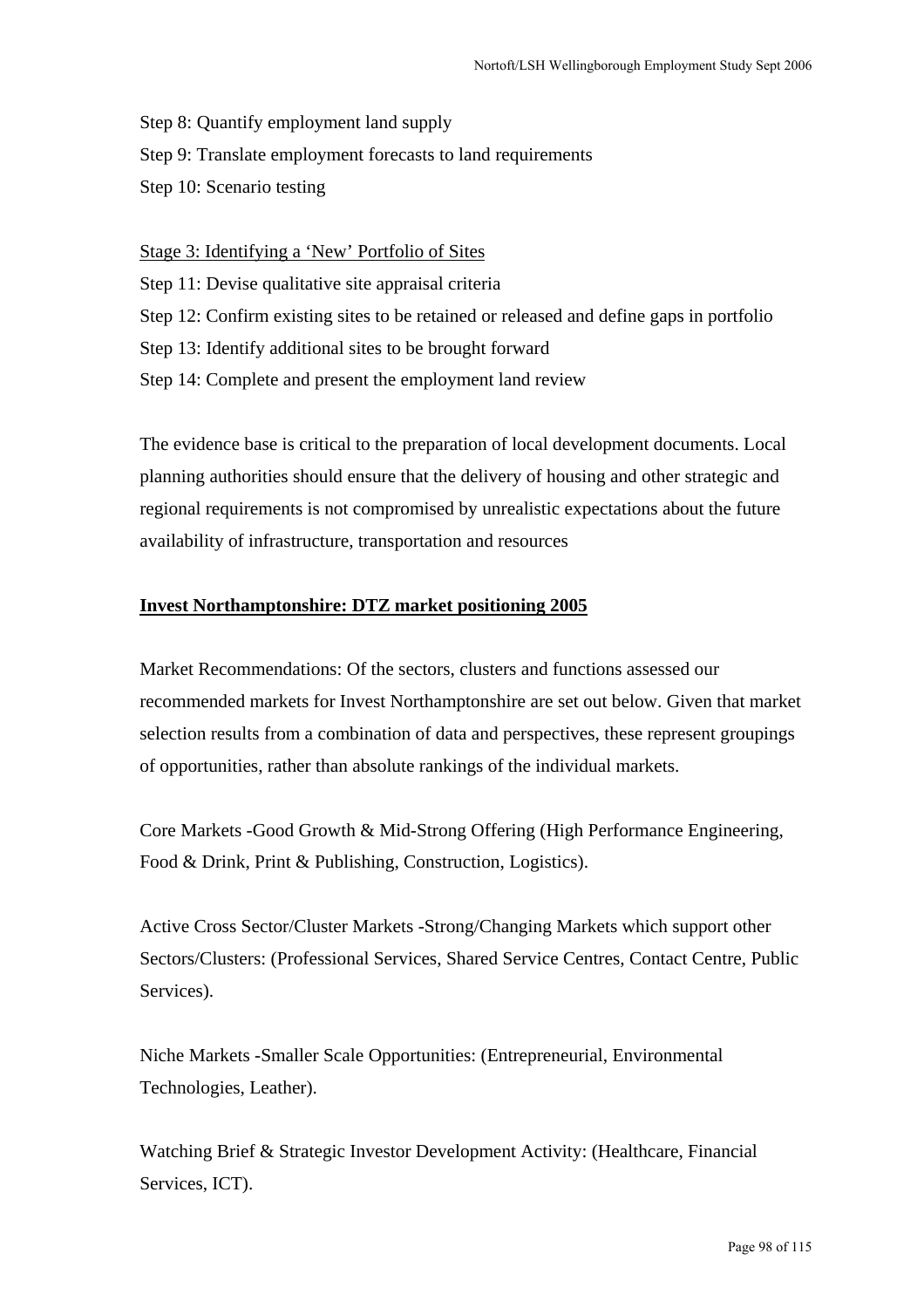Property can be an early filter as well as determining factor between final options late in the location selection process. The CoPELA work clearly identified the need for Northamptonshire to 'rise substantially in the office hierarchy' but there is also a need to ensure a good supply 'industrial' space with expansion capabilities and in good environments. Further, whilst existing work focuses on the amount of land available for development, a key issue for inward investors is quality and range of existing stock.

There is a clear need for Northamptonshire to develop high quality business space (office and industrial) for prospective as well as expanding existing investors. This needs to deliver a range of options to potential investors (as this offers flexibility in negotiation as well as demonstrating that there is investment in the county) as a secondary route there needs to be serviced land available with a range of developers able to deliver fast-track design and build solutions that would be available on a lease or freehold basis.

A common feature of most location/regions attempts to attract inward investment is the pro-active provision of properties in a high quality/business park environment. However, in many cases the lack of demand-supply issue has been addressed through public sector intervention e.g. EP, EMDA. The potential for the forthcoming LDV/URC to provide a similar role in Northamptonshire should be explored with a focus on providing properties with flexible configuration to maximise take-up opportunities.

The timescale for planning permission has been identified by the business community (including the CBI) as a major impediment to business development. Many of Northamptonshire's local planning authorities have performance standards below the GB average.

# **North Northamptonshire Together : Options For North Northamptonshire (June 2005)**

### Chapter 3. Growth and Jobs

Sustainable communities need economic growth to ensure that they are active and thriving. As with shopping and leisure, this will mean trying to keep people in North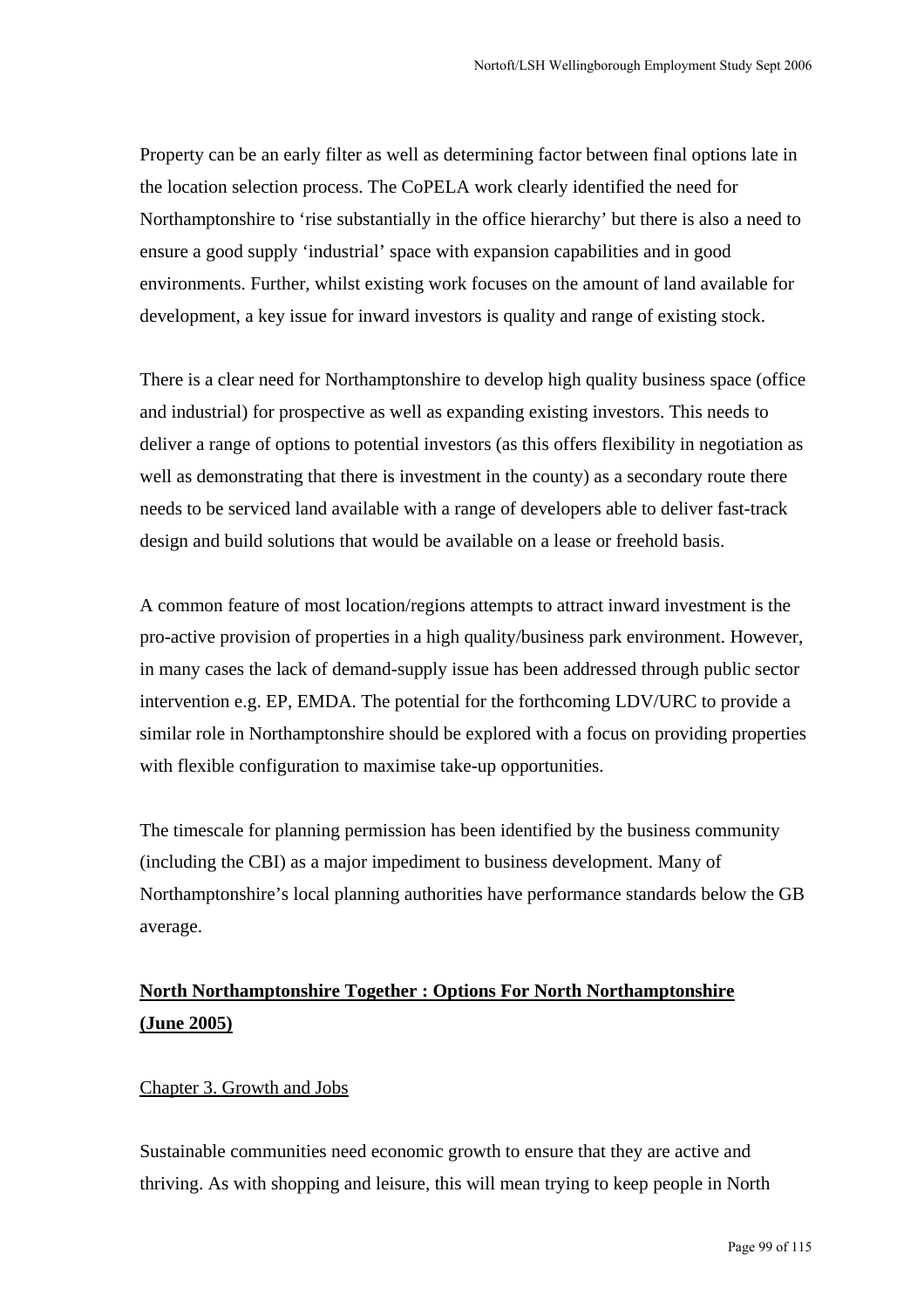Northamptonshire for employment, to reduce the numbers travelling outside the area to work. New and better jobs must be created in step with new housing to give people the choice to live and work locally.

Existing studies are telling us that overall there is more land with planning permission for employment, or identified in existing Local Plans, than will be needed in North Northamptonshire up until 2021. This would seem to suggest that no new sites need to be identified. However, the situation is not this simple as much of the land presently identified is for general industrial uses whilst future development needs are likely to be for office based and warehouse and distribution activities. In this light, and taking the commercial attractiveness of sites on board, there will need to be some new sites identified and some of the existing sites will either not be developed or will go to other types of uses.

The target for new jobs set out in the regional strategy, plus the need to expand the range and type of jobs that must be created, is likely to mean that planning for employment related development will have to balance the needs of the environment with the commercial needs of business and the long-term needs of the economy. Planning policy at the national and regional level is aimed at encouraging office development within town centres, rather than elsewhere. If the economy of North Northamptonshire is to diversify, there will be a need to attract more office jobs to the area. At the moment, none of the town centres have much, if any, good quality office space. Recent work on master planning for the town centres of Kettering, Wellingborough and Rushden has shown that there is potential land for new office uses there. However it may not be enough to meet all the demand for new offices that is expected over the next 15 years or so and intervention from the local delivery partnership may be needed in terms of buying land and making sites attractive to investors.

It is also a commercial reality that many higher-value added activities like research and development, will seek the spacious environment provided by edge of town commercial areas. As part of any approach aimed at diversifying the local economy, some key sites may need to be provided as a focus for new inward investment in research and development. These can best be provided as part of sustainable urban extensions.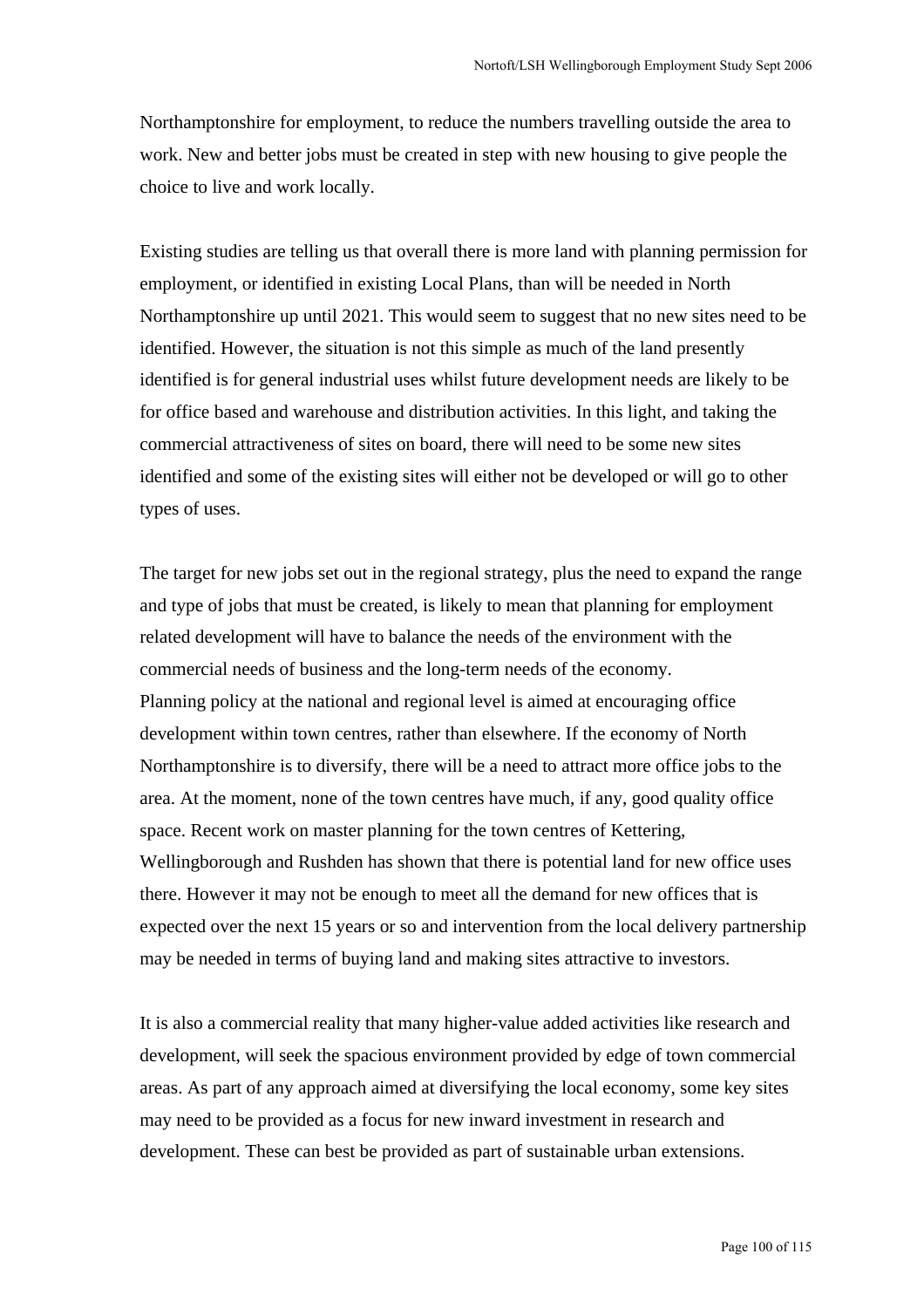There will then be a delicate balance to be struck between encouraging development within town centres and encouraging development that is attractive to potential new startup companies and inward investors. In other words, the challenge will be to create sustainable development within North Northamptonshire that at the same time allows the area to be competitive and generate economic development.

Achieving such economic growth will also require a concerted effort by all to improve the skills of the labour force within North Northamptonshire. Putting the North Northamptonshire Plan into practice will require those involved in economic development, training and skills provision to work with the planning system to bring about the growth and direction in the local economy that is desired. Underpinning the approach to planning for the future economy of North Northamptonshire will be a requirement to ensure better access to further and higher education provision in the area.

Also, in conjunction with skills training and education, there will be a need for the provision of incubator space and support mechanisms to enable small business to flourish.

The main options in planning for future jobs and skills training seem to be:

a) Diversify jobs in the area into higher value added activities, such as offices and research and development – this will mean identifying land as part of urban extensions in order to provide the right types of sites for this investment and providing training in the right skills to make the local workforce attractive to new employers

b) Build on the area's existing strengths – this may well mean accepting more warehousing and transportation developments, which will need large edge of town sites near road junctions

c) Plan to do both of the above by developing complementary roles for individual towns and the rural areas as part of an overall bigger picture.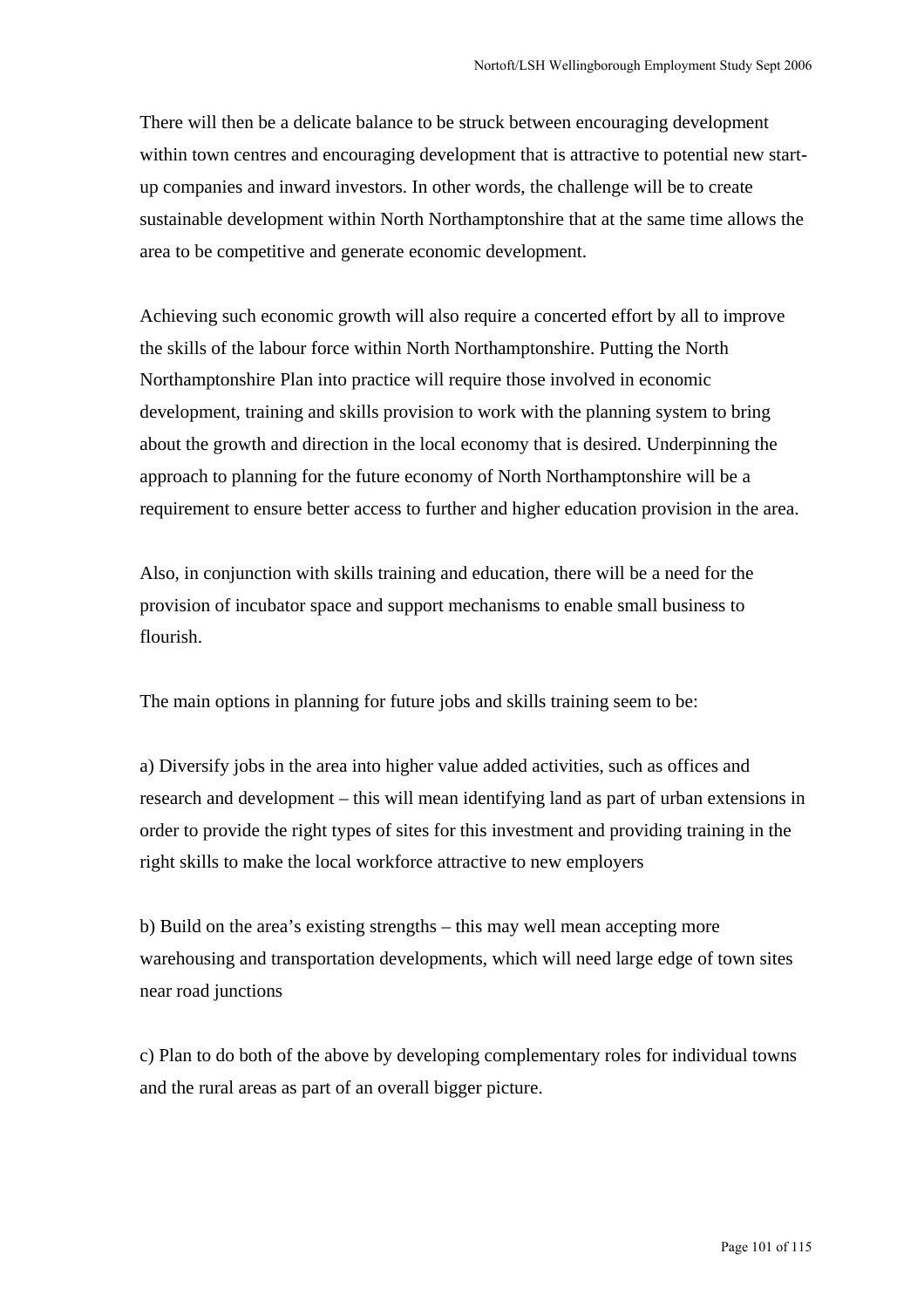# **North Northants Local Development Framework: Borough Council of Wellingborough: Site Specific Proposals Development Plan Documents Feb 2006.**

This is the latest summary position of the Council and will be further informed by the LSH/Tym Report updating CoPELA (expected summer 2006).

The Site Specific Proposals identify that the planned growth in Wellingborough will require provision of 99ha of employment land being 78ha for B8 strategic distribution and 21 ha for B1 office. However this drops to only 22ha for B8 distribution and nil for b1 office when: loss of existing employment land (at 1 ha per year e.g. of redundant sites not viable for re-use); existing completions (9.75ha); Wellingborough East offices with permissions (22.35ha); ProLogis/Victoria Park at 30.5 ha; North of Finedon Rd distribution at 25.25 ha; general industrial remaining available includes 10.5 on Finedon Rd Industrial Estate; 11 ha at Park farm, 21ha at the Old Grammarians and a further 12.8ha south of Finedon Road in Wellingborough East.

The report goes on to say that there needs to be sufficient provision of employment land that are also sites that are attractive to the market, and in locations that will minimise the length and number of trips, especially by motor vehicles, and can be served by more energy efficient modes of transport (this is particularly important in the case of offices, light industrial development, and campus style developments such as science and business parks likely to have large numbers of employees). Development requiring access mainly to local roads should be located away from trunk roads, to avoid unnecessary congestion on roads designed for longer distance movement.

### **Tym / Innes England Nov 2005 NNH Employment land futures**

This study considered those industrial / commercial sectors that are provided for through the planning system. These are the traditional employment use classes of business, general industrial and storage and distribution, which in normal terms relate to office based services, manufacturing and warehousing/distribution respectively.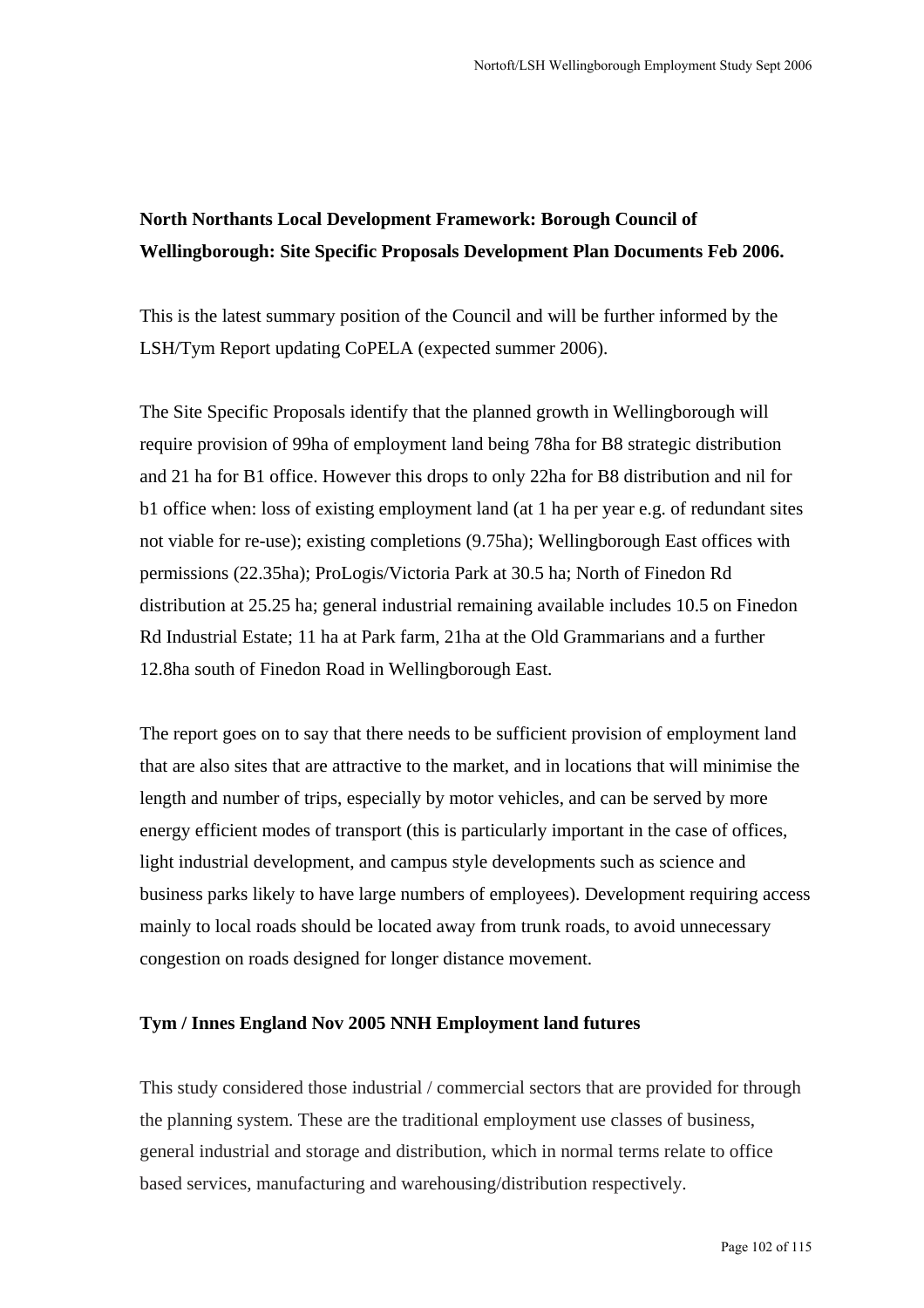The economy of North Northamptonshire will be made up of a large number of other economic activities such as retailing, public services and education. it is likely that over half of new jobs will be generated by these other activities. he study looked at the levels of growth, the resulting indicative jobs figure and the desires of existing planning and economic development policies. The economies of the four districts of and their characteristics (for instance in terms of labour supply) were also analysed. The study found that the workforce in districts is generally less well qualified than the national average, with particular issues in Corby, skills development is a key issue in making the area more attractive for new employers, particularly in higher value added activities.

The study considered several scenarios in order to assess the impact on jobs growth of different policies and situations. The scenarios ranged from one of market led growth to policy led growth in which jobs growth is distributed on the basis of where it is most needed to address current deprivation and/or to cater for future population growth. The market-led scenario would deliver only around 22,000 new jobs, generated largely by indigenous enterprise, the demand for services by the local population and inward investment continuing the trends of recent years. The policy-led approach would deliver around 47,400 new jobs, the additional jobs representing 'footloose' growth - activities that have a choice of location and may be directed to different areas by supply-side factors including the provision of sites and infrastructure.

The study concluded that the policy-led scenario is ambitious and that it may not be possible by 2021 to attract demand on the scale indicated, particularly in Corby and especially in higher-value office based activities. Two further scenarios were investigated that were variations on the policy led approach. The worst-case scenario indicated the potential impact of having policies that place restrictions on development in some places and attempt to push development to others that the market does not find attractive, with the result that as a whole loses out. A more acceptable option envisages Corby being successful in attracting industrial / distribution jobs but less so for service sector jobs, which would instead be accommodated at Kettering and Wellingborough (hereafter called the 'second-best scenario'). The study concluded that either this or the more ambitious policy-led approach should be the starting point for the Plan.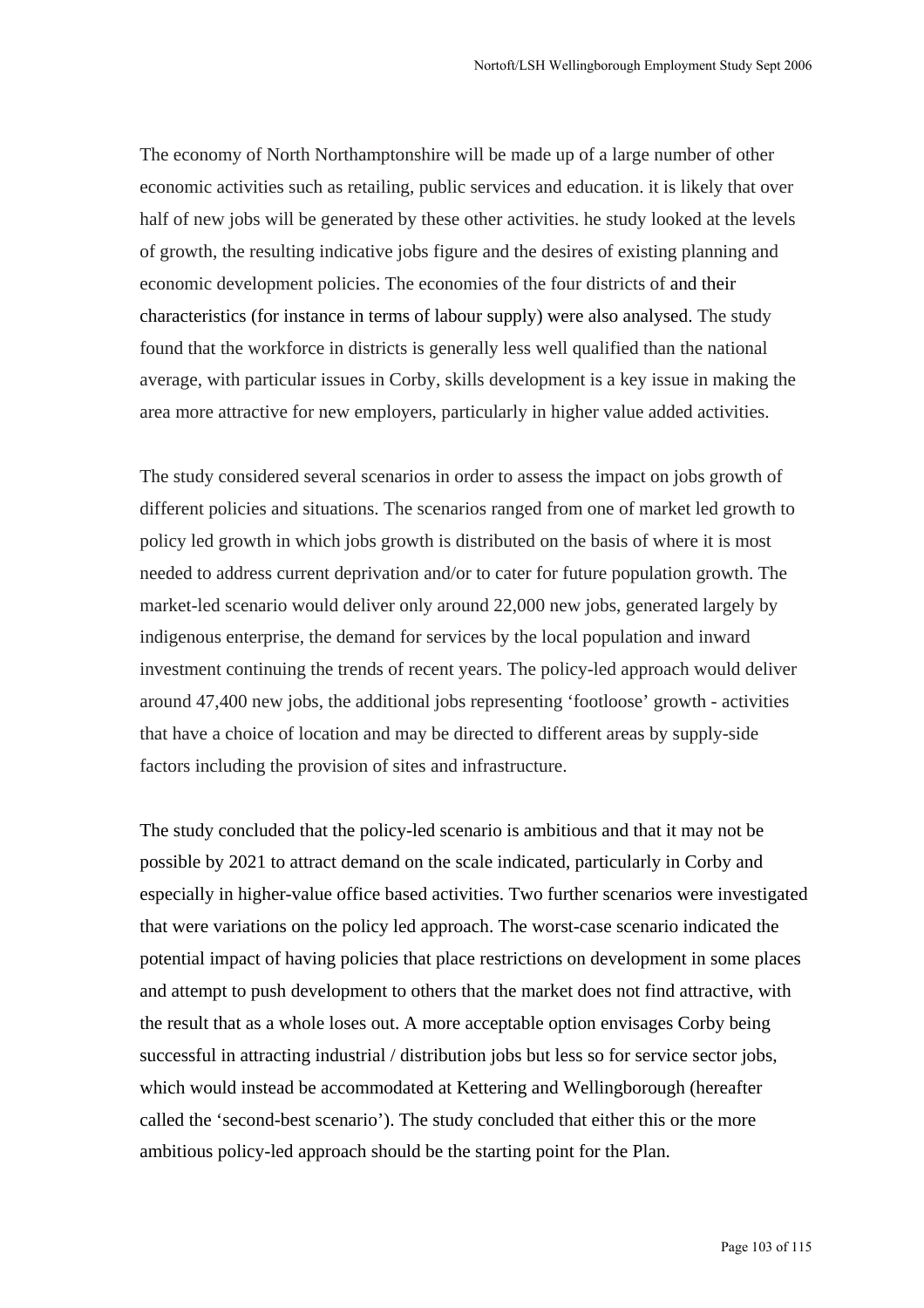North Northamptonshire is not excessively reliant for work on centres outside the area. "it does not have an unusually high proportion of people commuting out to work, but it does have a comparatively poor balance between out-and in-commuting, because relatively few people commute in from elsewhere"

The aim should be to attract both higher-value activities (mainly office based) and build on the areas strength (including distribution). This is mainly due to the need to meet the high jobs targets required for the predicted growth. North Northamptonshire should aim for the greatest achievable growth in the higher value sectors but not resist other growth (unless other adverse factors are significant).

In relation to providing a main site or sites in the main towns it is noted that there is a danger of oversupply in too many sites being allocated for prime business park development, so that agreement is best needed between the authorities to allocate a limited supply of best sites. Capacity should be phased carefully in line with forecast demand. For example provision of just one major new business park - at the best site available - plus provision of office development in town centers. For the short term Kettering appears to have the best prospects of attracting foot-loose high quality office demand.

# **Northamptonshire Investment Promotions: Markets (Invest Northamptonshire DTZ Nov 2004)**

Northamptonshire, as part of the Sustainable Communities Plan, has been identified as having 'realisable growth' to 2031 of 141,000 new jobs and up to 167,000 new dwellings. Within this context Northamptonshire County Council, along with its partners, have created Invest Northamptonshire – whose remit is to attract, retain and develop businesses (UK and overseas) in the County. One of the key requirements of Invest Northamptonshire is to develop a marketing strategy including the robust selection of market segments that will reflect local strengths, emerging trends and support sustainable economic growth including a move to a higher value economy.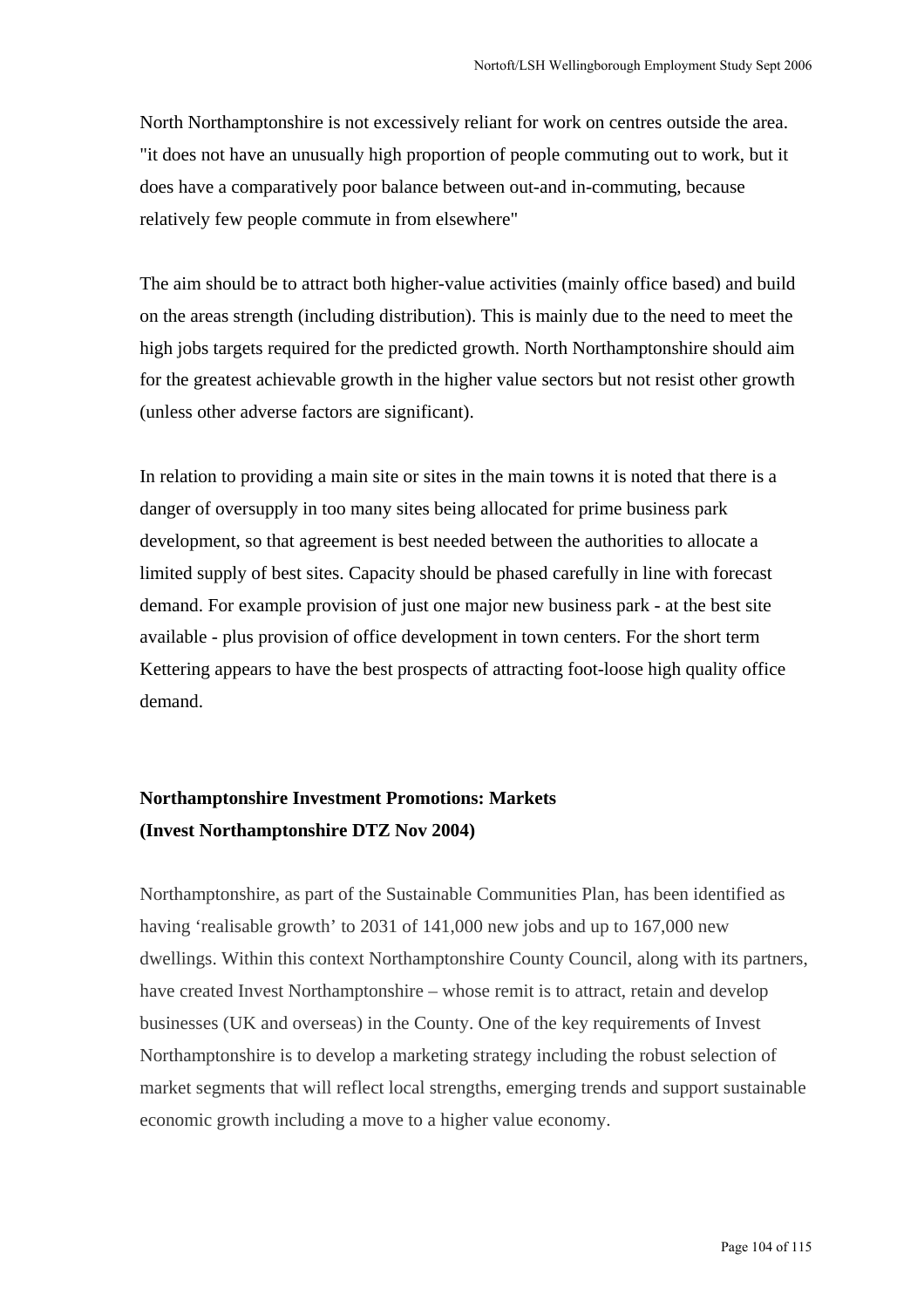# **North Northamptonshire Town Centres - Roles and Relationships Studies - Tym & Partners for the Joint Planning Unit, August 2005.**

The two man objectives of this study are to comment on future roles for the towns in North Northamptonshire and to identify retail floorspace needs up to 2011, 2021 and 2031. It advocates a balanced growth for all three centers (Kettering, Corby and Wellingborough) with particular emphasis on retail and commercial leisure.

### **North Northamptonshire Centres Report - DTZ May 2004**

(For Wellingborough) Improve the quality of environment, retail, leisure and cultural offers. In terms of office implications for the future the report identify that Wellingborough and other towns are not prime office locations; but do have important local office functions and; there should be a focus on facilitating future office opportunities as part of remodeling centers linked to transport accessibility. Also more generally an emphasis should be placed on improving the quality of the town centre offer and environment.

# **North Northamptonshire Market Towns and Rural Regeneration Final Report - May 2004 - Entec UK**

The economic focus for Wellingborough is the Town with no other significant settlements identified. Most office and distribution floorspace is within or immediately adjacent to the urban area. Unemployment is below the national and regional average and job growth above the national rate. The proposals for a major town expansion as a result of WEAST are considered key to the town's future.

### Employment Development

One of the key issues in delivering sustainable rural redevelopment is in providing local job opportunities to not only reduce the need to travel, but support rural diversification and maintain the vitality of the rural area.

From a review of the current situation there would appear to be a relatively wide range of job and employment opportunities (land and larger businesses) in the main rural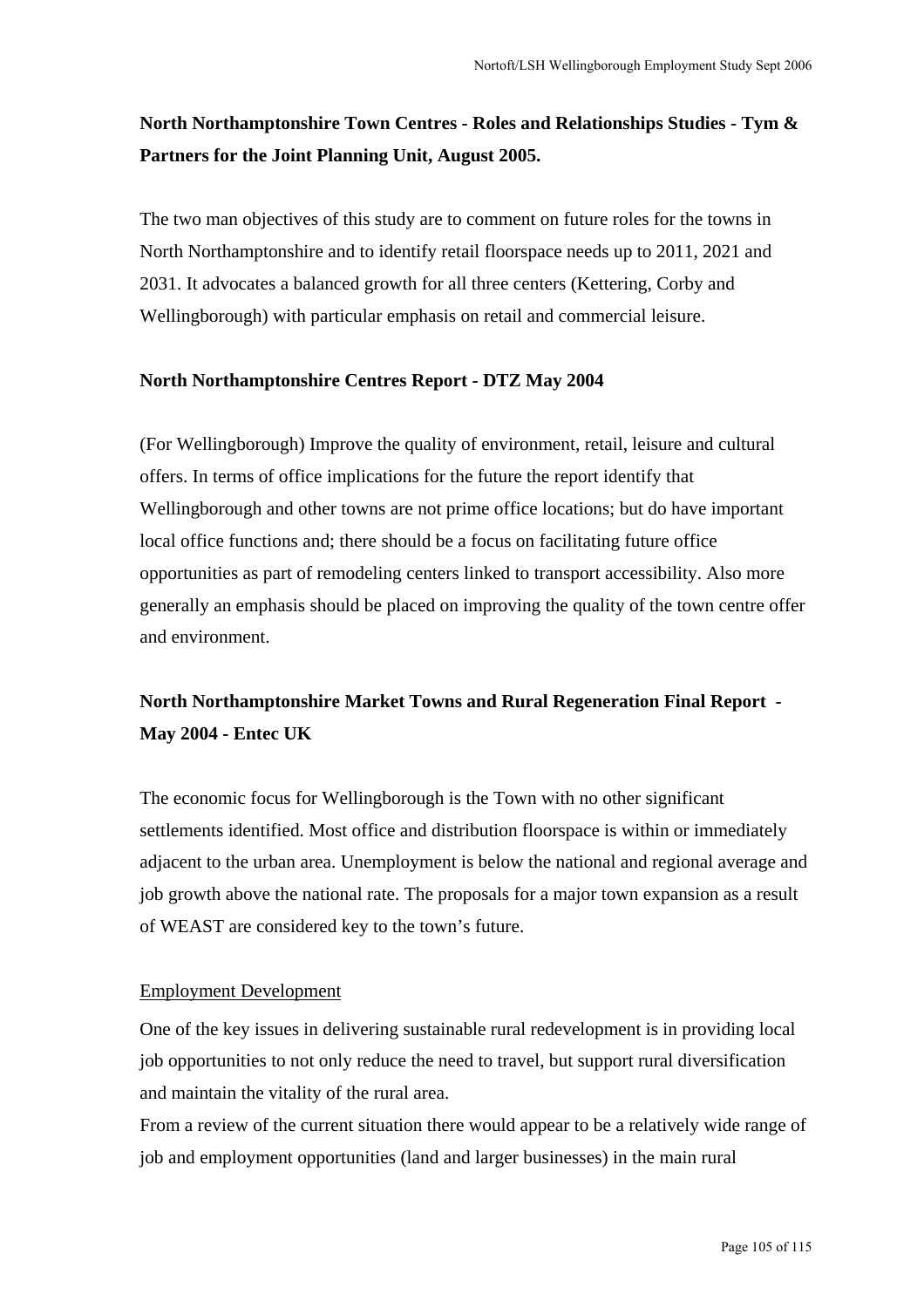settlements to the south of the study area and closely associated with the Corby/Kettering/Wellingborough urban area.

#### Economic Development

What it is possible to say is that:

• employment development should where possible be identified at nodes on good transport routes to maximise accessibility for residents and market attractiveness, rather than scattered at a wide range of locations. Supply on a district wide basis is not a particular issue at this stage, it is more quality and type of site;

• settlements to the south of the study area would appear to be well served by employment and with land available. The quality of sites may be more of an issue and with a need to bring forward current permissions;

• settlements south of Wellingborough have limited provision with only small commitments less than 1ha. This could be improved by better public transport access to the main urban areas and expansion areas;

and in the rural areas economic development and planning policy should be focussed on meeting local needs to avoid commuting and maximise local benefits, with a positive policy towards diversification.

**Wellingborough East & Major Brownfield Sites Redevelopment Feasibility Study (Borough Council of Wellingborough with Northamptonshire County Council, Bovis Homes Ltd and the Northamptonshire Partnership) Report W.S. Atkins Consultants Ltd September - 2003**

The (Brownfield) site profile comprises a mixture of uses and potential development constraints. Typically the sites include industrial and automotive (garage) uses, with a single site recorded as a former scrap yard. Consequently they have been classified as 'industry'. All of the sites are recorded, in land use terms, as either previously developed or vacant. None of the sites are noted as current use. A small number of former residential sites have been included, but these make up the smaller proportion of the sites with gross area > 1ha. Typically the residential site classification makes up the larger proportion of those sites <1ha in size.

### **Preferred Options for North Northamptonshire Nov 2005**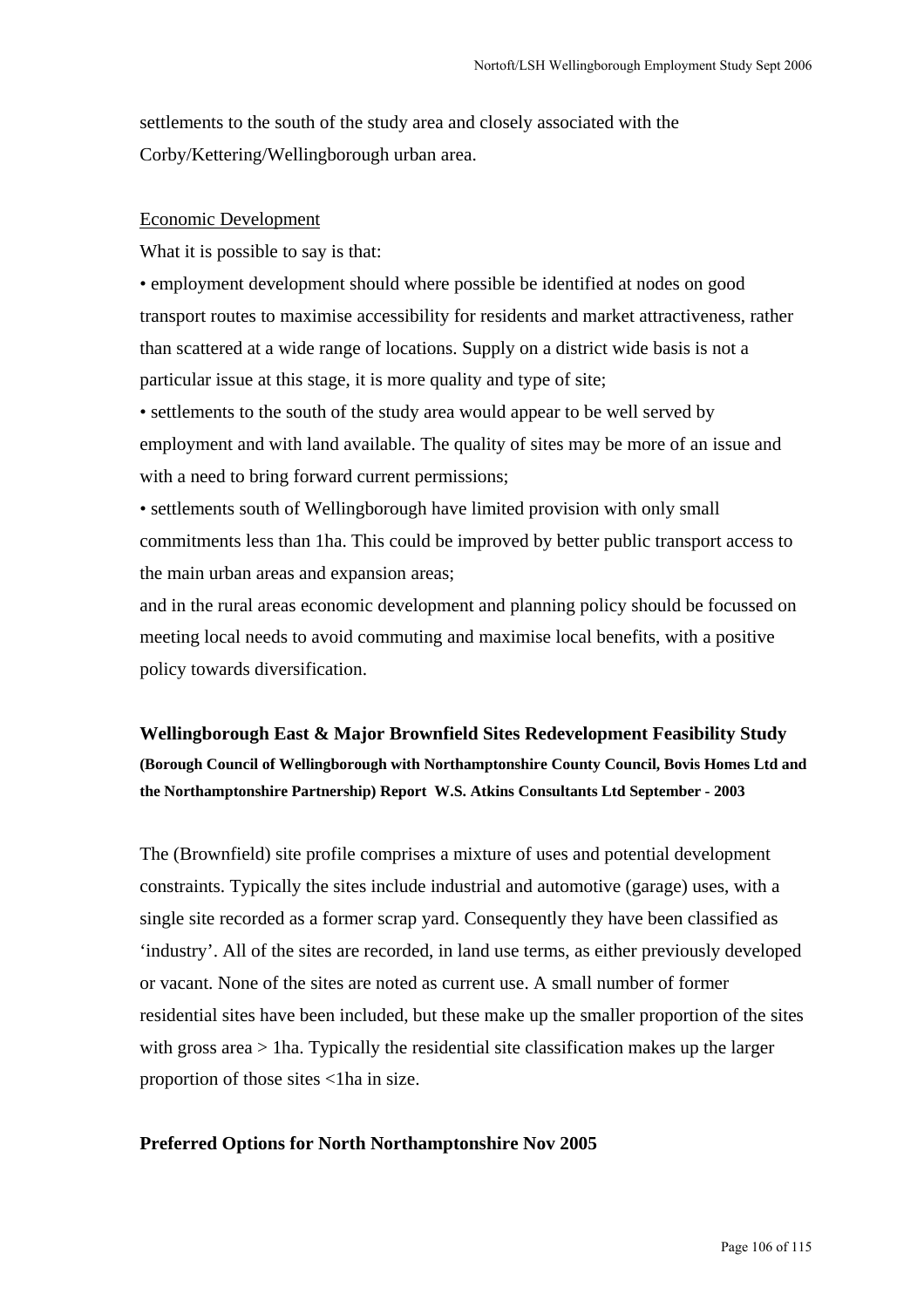The preferred direction of growth for all development as part of sustainable urban extentions, was initially to the east and later to the north-west, with a longer term option to consider the west.

A major challenge for the plan is to ensure that growth in housing is accompanied by a greater number and quality of employment opportunities. Of most relevance to the issue of jobs growth and economic development in light of the MKSM growth was research undertaken by Roger Tym and partners investigating potential employment scenarios and the subsequent land requirements (see above).

The Options paper published in June 2005 discussed some of the issues relating to the creation of jobs. The main options put forward were:

**a** *Diversify jobs in the area into higher value added activities, such as offices and research and development;* **b** *Build on the area's existing strengths, such as warehousing and distribution;* 

*and*

**c** *Plan to do both of the above by developing complementary roles for individual towns and the rural areas as part of an overall bigger picture*

The consultation response identified that the majority of people stated the importance of diversifying North Northamptonshire's economy to provide higher value/higher technology activities. This will require enhancing the skills base, as well as having a range of higher education establishments and ensuring that there are sufficient high quality sites to support this. The location of Northamptonshire on the Oxford/Cambridge Arc was considered to provide opportunities to develop high tech industries and research and development opportunities that could reduce the need for out commuting and raise the image and skills of the area. Equally, there are a number of sites already in the pipeline for strategic distribution uses, and it is therefore not viable to expect a reduction in this type of development over the early part of the Plan period. Overall, most people felt that option C was the best approach.

There is generally a current oversupply of land available for manufacturing, a general undersupply for strategic distribution and an undersupply of land suitable for office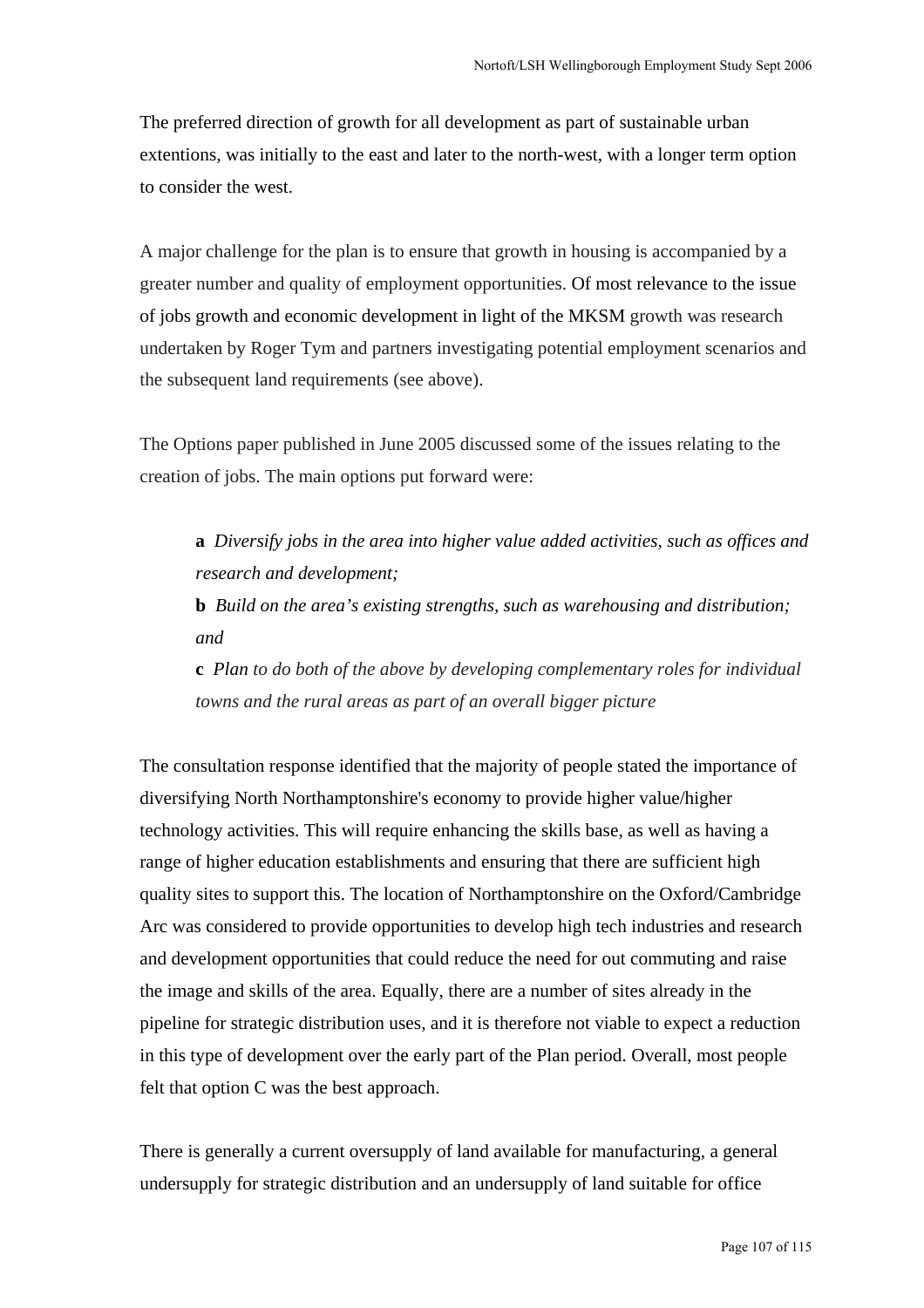needs. This suggests the need to re-orientate land allocations away from manufacturing and more towards office-based uses, and the need for new allocations of some 59 hectares.

These figures are only indicative at present as each district will have to undertake a review of the employment land currently available and make a decision as to what sites could be retained for what uses - for example, some of the sites currently allocated for manufacturing could be given over to office uses or, if no longer required for employment purposes, to housing. This current Nortoft/LSH study is one of those studies. Also, losses of employment land that have occurred over the last few years should be extrapolated and added on to the quantities needed. Such reviews would need to take account of commercial and sustainability issues.

Whilst there appear to be large quantities of land being given over to strategic distribution, much of this is in the form of existing commitments. The preferred option is to continue to build on the area's strengths at the same time as moving towards more diversification. This means that some additional land is forecasted as necessary in order to continue to build upon Northamptonshire's existing strengths in the distribution sector. It should be noted however that the forecasted jobs growth in office-based uses is higher, pointing towards an overall more diverse local economy.

In terms of identifying sites in the more detailed plans prepared by the districts, it will be important not to generate an oversupply of land. The proposed approach will be for the detailed plans prepared by the districts to identify enough land to meet a ten year supply based on the policy-led scenario, with monitoring mechanisms to allow for constant review of the situation. If there is a fast level of development demand, then reviews of those detailed plans could be undertaken to pinpoint further land as required (which should have already been identified in the employment land reviews for the districts).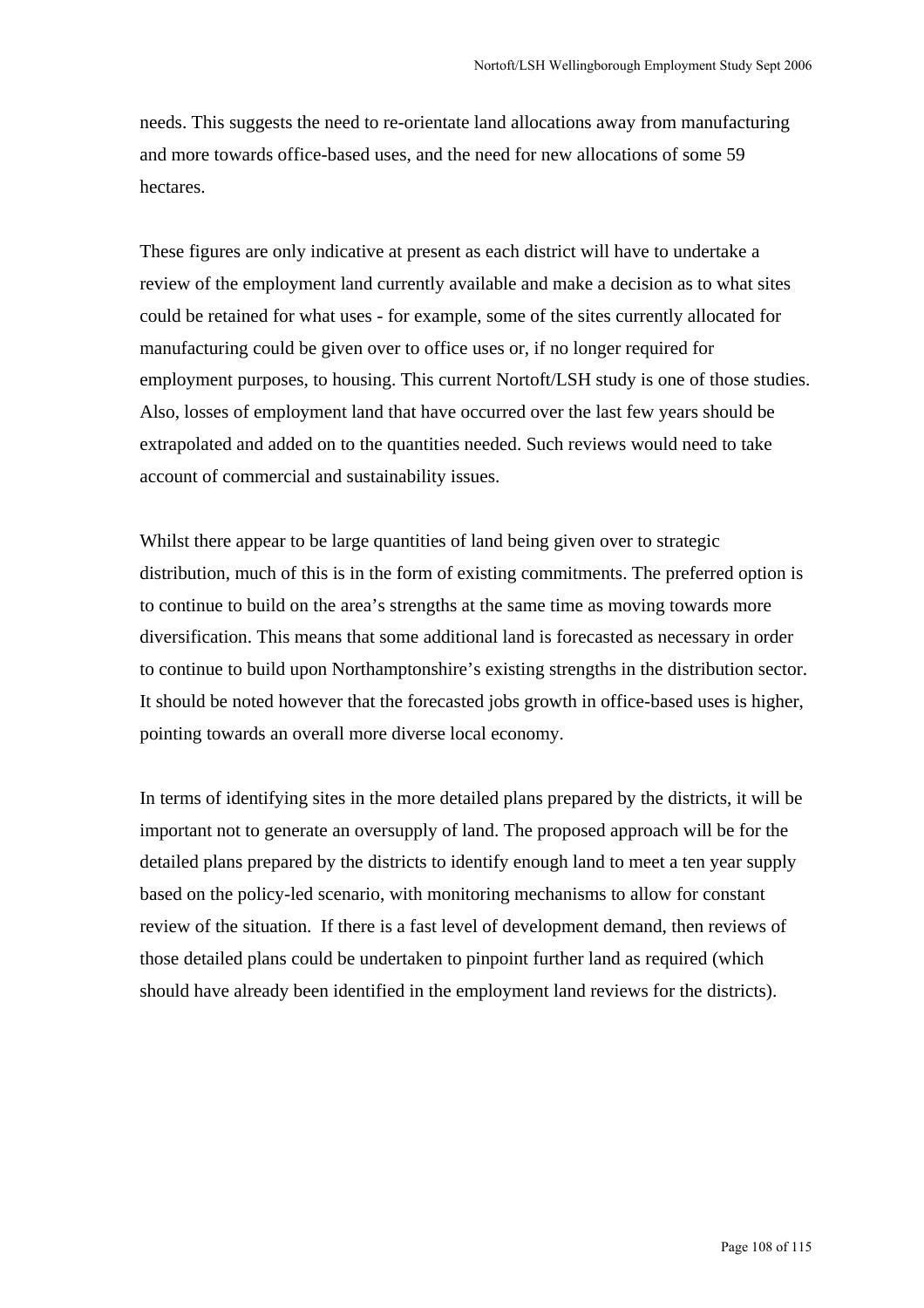| <b>LOCATION</b>               | <b>TOTAL LAND</b><br><b>REQUIRED</b><br>(HA) | <b>INDICATIVE</b><br><b>EXISTING</b><br><b>SUPPLY (HA)</b> | <b>INDICATIVE</b><br><b>REQUIRED</b><br><b>ALLOCATION</b><br>(HA) | <b>JOB GROWTH</b> |  |
|-------------------------------|----------------------------------------------|------------------------------------------------------------|-------------------------------------------------------------------|-------------------|--|
| <b>CORBY</b>                  | 14,400                                       |                                                            |                                                                   |                   |  |
| General Industrial            | 16                                           | 33.3                                                       | $-17.3$                                                           |                   |  |
| Strategic Distribution        | 83                                           | 58.4                                                       | 24.6                                                              |                   |  |
| Offices                       | 67                                           | 22.7                                                       | 44.3                                                              |                   |  |
| <b>EAST NORTHAMPTONSHIRE</b>  | 3,000                                        |                                                            |                                                                   |                   |  |
| General Industrial            | $-9$                                         | 32                                                         | $-23$                                                             |                   |  |
| Strategic Distribution        | 9                                            | 39                                                         | $-20$                                                             |                   |  |
| <b>Offices</b>                | 28                                           | 6                                                          | 9                                                                 |                   |  |
| <b>KETTERING</b>              |                                              |                                                            |                                                                   | 16,200            |  |
| General Industrial            | $\mathbf 0$                                  | 17                                                         | $-17$                                                             |                   |  |
| Strategic Distribution        | 64                                           | 65                                                         | $-1$                                                              |                   |  |
| Offices                       | 64                                           | 5                                                          | 59                                                                |                   |  |
| WELLINGBOROUGH                |                                              |                                                            |                                                                   | 13,800            |  |
| General Industrial            | $-4$                                         | 102                                                        | $-98$                                                             |                   |  |
| Strategic Distribution        | 78                                           | 38                                                         | 40                                                                |                   |  |
| Offices                       | 82                                           | 10                                                         | 72                                                                |                   |  |
| <b>NORTH NORTHAMPTONSHIRE</b> | 47,400                                       |                                                            |                                                                   |                   |  |
| General Industrial            | 2                                            | 184.3                                                      | $-182.3$                                                          |                   |  |
| Strategic Distribution        | 244                                          | 200.4                                                      | 43.6                                                              |                   |  |
| Offices                       | 241                                          | 43.7                                                       | 197.3                                                             |                   |  |

Table 3: Distribution of Employment Land and Projected Jobs Growth for North Northamptonshire to 2021

# **ARUP Wellingborough Borough Council Wellingborough East Employment Scoping Study January 2004**

### Size and Composition of Development Plots

The intention of the Development Briefs is to layout the suggested principles for development of WEAST. It is important to re-emphasise that, in employment terms, Station Island is a vital development area.

Table 7.1 shows the recommended approach to employment on the WEAST site. This takes the original breakdown provided by Derek Lovejoy Partnership (DLP) and applies the Development Brief standards and appropriate storey heights. It breaks the employment types down as follows: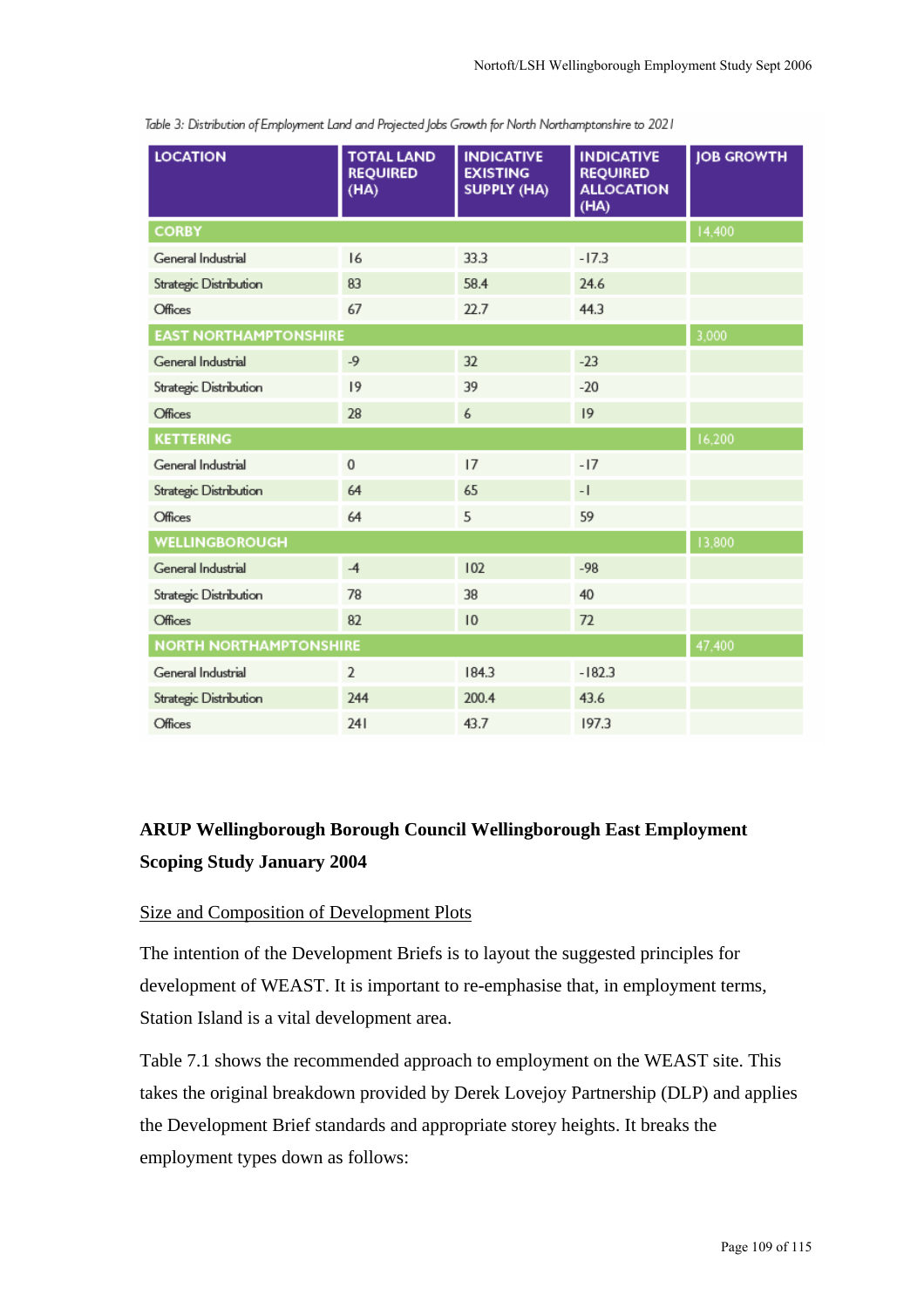### *Neilson's Sidings:*

This is the 28.53 gross hectare site in the far north of the development area. Plots 1 and 3 have been given an open allocation for employment uses (B1/B2/B8) but will most realistically be given over to B8 warehousing and distribution. Plot 2 is for rail freight, although it is assumed that the density will be the same. Warehousing units will typically have an employment density of 70m² per worker. It will be single storey with a volume of development of around 40%, although this will depend on the type of warehousing/distribution. In particular, if a major single unit is built, then the volume of development will increase. However, based on a standard development, this would create around 2,000 jobs.

### *B1 floorspace (land adjacent to Irthlingborough Road):*

This relates to the 11.29 gross hectares of land allocated for a business park at the southern end of the site, adjacent to Irthlingborough Road. A business park of this type will typically be a 2-3 storey development with around  $30m^2$  of floorspace per worker. The total volume of development would typically be around 50%, providing a 20% footprint. This reflects the low density nature of high-quality business parks that have much space given over to landscaping and, to a lesser extent, car parking. This would create around 1,900 jobs.

### *B1/B2 floorspace (land south of Finedon Road):*

This is mostly centred towards the north of the site, to the south of Finedon Road, and totals 15.75 gross hectares. Following the earlier analysis, it is most suitable to leave this land with an open allocation for B2 or B8 uses. Furthermore, with the developing economy focusing more on B1-type uses, it may be suitable for sites with good access at the northern end of the WEAST area to have a completely open allocation for B1/B2/B8. In this way, future employment uses will not be prejudiced. A common approach has been adopted for both B1 and B2 uses, with developments at 2-3 storeys and a density of between 30m² and 34m² of floorspace per worker. The typical volume of development will be around 50%. This would create a total of around 2,400 jobs.

#### *B1 office floorspace on Station Island:*

This relates to the high-density space to be given over to higher value business uses Station Island North. The total area is 15.65 gross hectares, although that given over to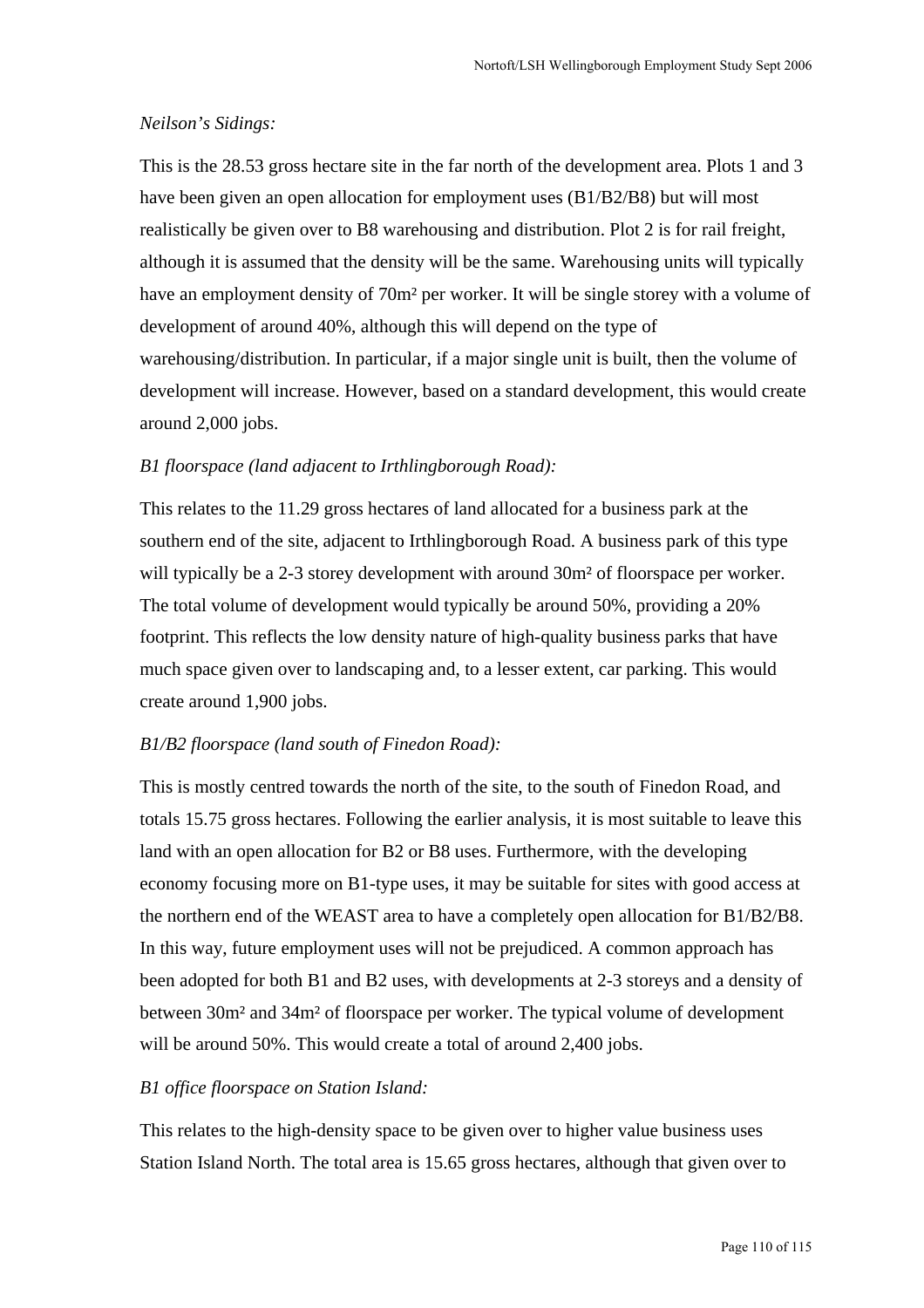employment uses is 7.04 hectares. Its main function is to fulfil office functions and needs to be located at the main gateway to the site in order to effectively promote WEAST as, first and foremost, a business location. Accordingly, this is reflected in the aim of achieving a 4-storey development with a higher volume of development than for the business park, at 80%. The employment density will remain the same though, at 30m² per worker. This would create around 1,900 jobs.

It is recognised that at these densities it may be difficult to sustain office uses of such high volumes. As such, it may be preferable to incorporate some residential uses in these 4-storey buildings in order to support the value of the plots and ensure that these key sites come forward. This would require changes to be made to the development briefs.

### *Local Centres:*

This relates to all other floorspace that holds employment uses on the site. In particular, it will include live/work units, offices above shops, retail units, etc. The standard approach of a 60% volume of development on 3 storeys has been adopted. Typically, these have an employment density the same as for B1 uses, of 30m² per worker. This would create around 150 jobs.

### *Live/Work:*

This is most likely to be situated on Station Island, incorporated as part of the mixed use development. The realistic threshold for live/work is around 50 units, with each unit having a net area of 100m². A development of this type could comfortably be accommodated as part of a 3-storey residential development, and a 50% density is adopted as standard.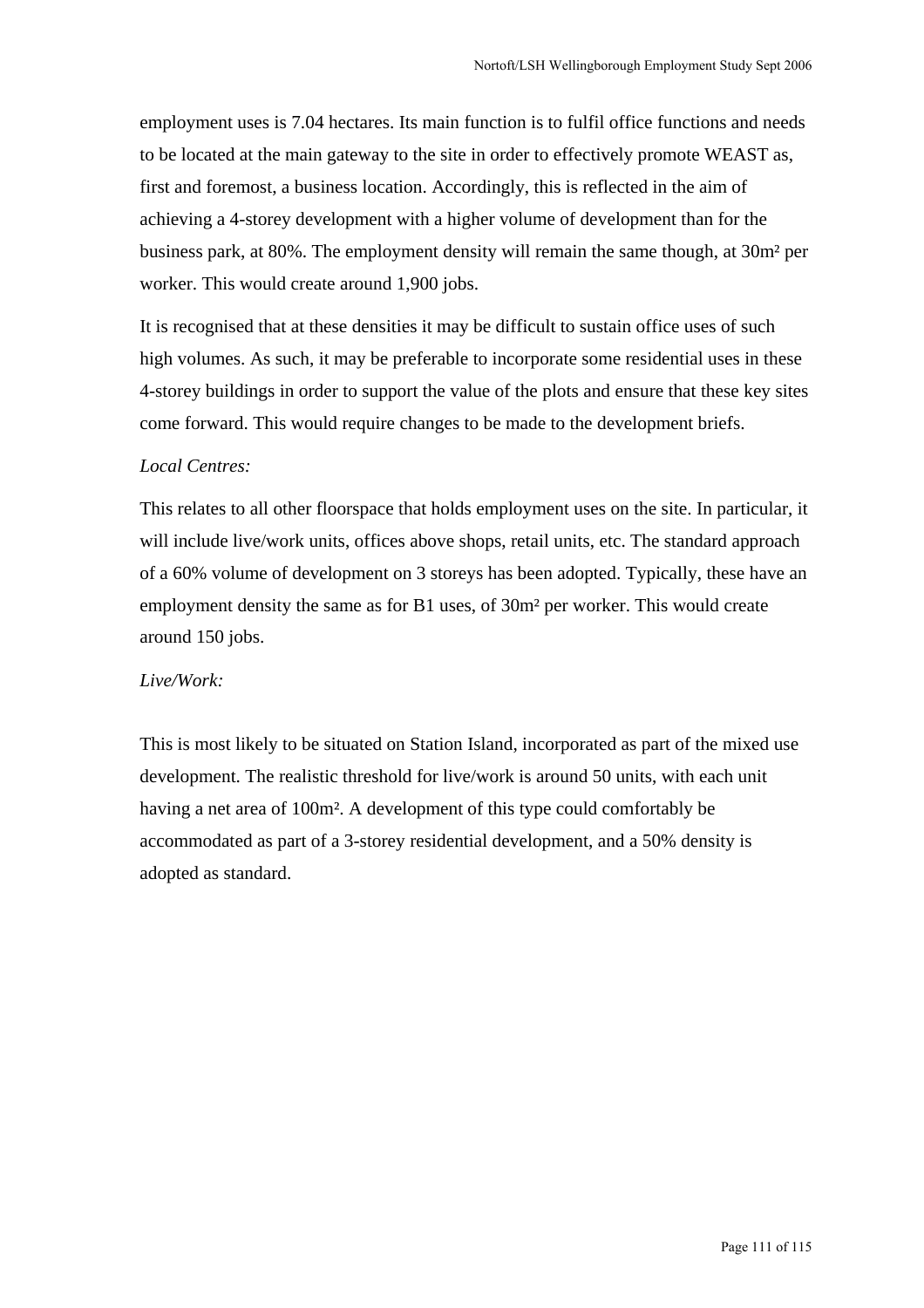|                                                 | Neilson's<br><b>Sidings</b> | Land<br>adjacent to<br>Irthling-<br>borough<br>Road | Land south of<br><b>Finedon Road</b> |              | <b>Station</b><br><b>Island</b> |                  |            | <b>Neighbo</b><br>urhood<br><b>Centre</b> |            | Local<br><b>Centres</b> |      | <b>TOTAL</b>           |
|-------------------------------------------------|-----------------------------|-----------------------------------------------------|--------------------------------------|--------------|---------------------------------|------------------|------------|-------------------------------------------|------------|-------------------------|------|------------------------|
| <b>Plot Nos</b>                                 | $1 - 3$                     | 21                                                  | 6                                    | $4 - 5$      | 25                              | 26-27            | 11         | 12                                        | 7          | 8                       | 18   |                        |
| <b>Land use</b>                                 | <b>B8</b>                   | <b>B1</b>                                           | B1                                   | <b>B1/B2</b> |                                 | <b>MUA</b>       | <b>MUA</b> | <b>NC</b>                                 | <b>MUA</b> | LC                      | LC   |                        |
| Total land area (ha)                            | 28.53                       | 11.29                                               | 2.93                                 | 12.82        | 2.04                            | 5.48             | 3.96       | 3.00                                      | 1.93       | 1.17                    | 0.72 | 82.00                  |
| Total land area for<br>employment uses*<br>(ha) | 28.53                       | 11.29                                               | 2.93                                 | 12.82        | 1.91                            | 5.13             | 0.79       | 0.30                                      | 0.39       | 0.23                    | 0.14 | 64.46                  |
| % site coverage<br>(vol. of devt.)              | 40%                         | 50%                                                 | 50%                                  | 50%          | 60-80%                          | $50-$<br>60%     | 60%        | 60%                                       | 60%        | 60%                     | 60%  |                        |
| Likely no. of storeys<br>this creates           | 1                           | 2.5                                                 | 2.5                                  | 2.5          | $3 - 4$                         | $2 - 3$          | 3          | 3                                         | 3          | 3                       | 3    |                        |
| Footprint this<br>creates                       | 50%                         | 20%                                                 | 20%                                  | 20%          | 20%                             | 20%              | 20%        | 20%                                       | 20%        | 20%                     | 20%  |                        |
| Gross development<br>area $(m2)$                | 114,120                     | 56,450                                              | 14,650                               | 64,100       | 11,460-<br>15,280               | 25,650<br>30,780 | 4,740      | 1,800                                     | 2,340      | 1,380                   | 840  | 345,27<br>$\mathbf{0}$ |
| Density* (m <sup>2</sup> per<br>worker)         | 70                          | 30                                                  | 30                                   | 34           | 30                              | 30               | 30         | 30                                        | 30         | 30                      | 30   |                        |
| No. of jobs created                             | 1630                        | 1,882                                               | 488                                  | 1,885        | 382-509                         | $855 -$<br>1026  | 158        | 60                                        | 78         | 46                      | 28   | 7,492-<br>7,790        |

**Table 7.1: Indicative Recommended Approach applying Development Brief Standards and Appropriate Storey Heights** 

 *\*Excludes all land that is undevelopable, i.e. floodplain, etc \*\*Source: Arup (2001) Employment Densities: A Full Guide, report for English Partnerships and RDAs* 

As Table 7.1 shows, around 82 gross hectares of land is available for development, reducing to a figure of approximately 64.5 hectares once undevelopable land has been accounted for. Based on the volume of development and numbers of storeys on similar developments, this gives around 345,000m² of gross development area. Adopting the recommended densities of floorspace per worker and the likely storey heights of the development plots detailed earlier, gives a total of approximately 8,500 created on the WEAST site.

To place this job total in context, the CoPELA study forecasts that Wellingborough district will require between 8,600 and 13,800 jobs between 2001 and 2021. As such, it sits at the lower end of this limit. Whilst WEAST is clearly not the only development site in the district, it is also likely to provide employment land over a longer time period than the CoPELA study considers. This suggests that the recommended approach is reasonable in terms of the numbers of jobs that are likely to be created in the district.

CoPELA forecasts are predicated on the large majority of employment floorspace in Wellingborough being in B8 industries. However, as this report details, Wellingborough,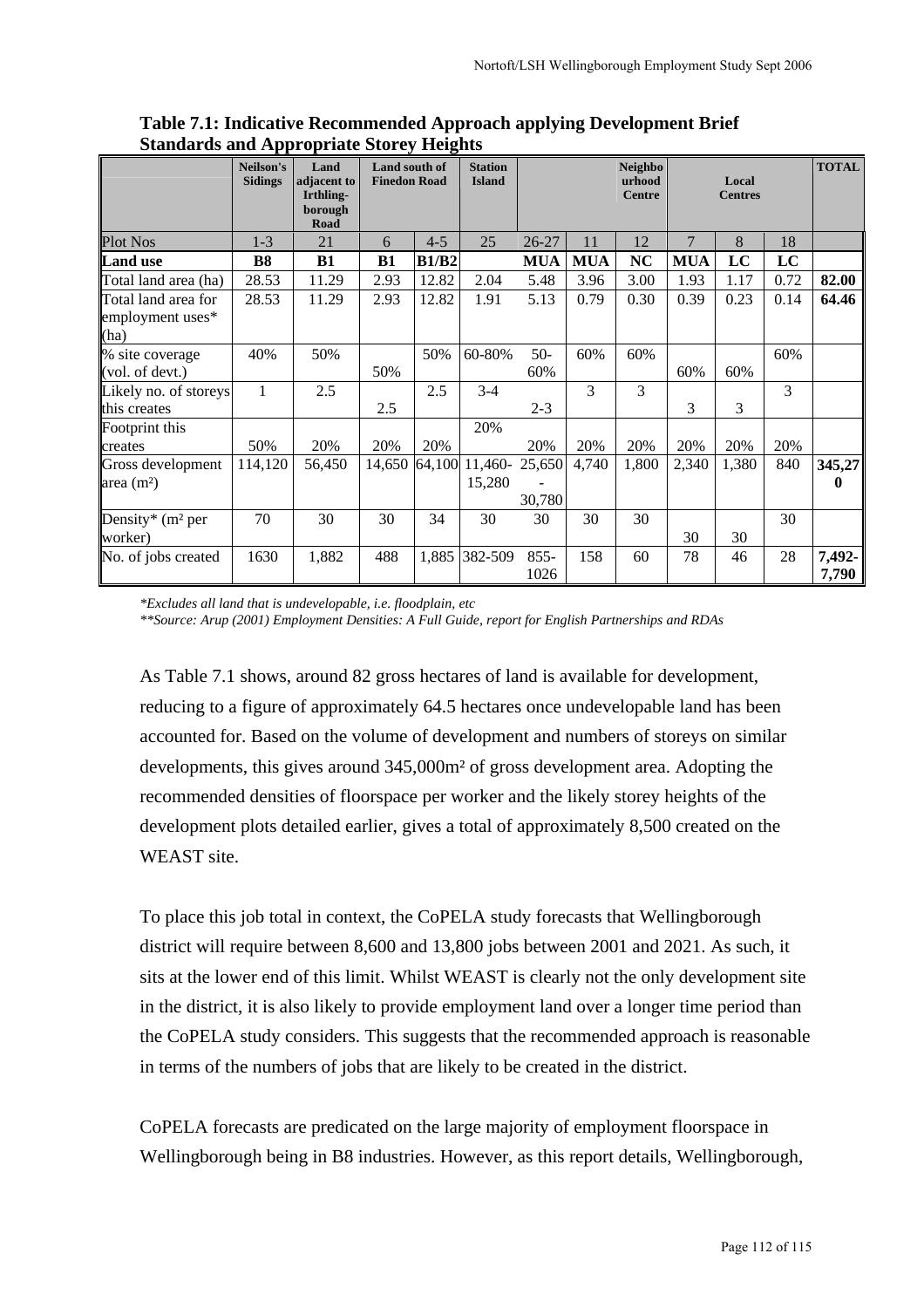through the successful development of a range of B1 floorspace at WEAST, has the potential to change the profile of its economy into higher value sectors. As such, this results in a higher quantum of B1 floorspace.

If WEAST is developed under the principles of the Bovis masterplan, it would be unlikely to deliver the level of jobs forecast for Wellingborough (this assumes that WEAST represents the dominant site for employment within the district). Much of the concern over the quantum of employment space is that it will result in unused sites or developments.

However, the strategic importance of WEAST needs to be taken into consideration. CoPELA considers future employment requirements over the period 2001 to 2021. Yet a strategy to create increased value in the Wellingborough economy is likely to take a large proportion of this time (if not the entire period) to come to full maturity. In the context of the whole of the district, WEAST represents the large majority of the land allocated for this period. Beyond the period, it is questionable as to how easy it will be to identify sufficient land for future employment requirements. By not securing the complete allocation of land at WEAST, an opportunity will be lost to provide some land towards future employment requirements beyond the current medium- to long-term view. This could then restrict the further development of the new economy in the district.

The quantum of space available on the WEAST site offers the potential to instigate a step-change in the economy of Wellingborough and the county generally. Whilst the existing and historic economy has been based largely on manufacturing and storage and distribution, these are not sustainable uses for an economy in the medium to long term. Indeed, Wellingborough is showing strong signs of understanding this issue and actively addressing it by creating the right conditions for new, growing sectors to develop.

Given this, many of the conditions are being put in place. However, a catalyst is needed to support these developing sectors. This needs to take the form of a high-quality physical development that creates an attractive environment for people to work in. This is the vital point; the WEAST site provides the catalyst for Wellingborough to develop its economy on a fundamentally different path to that presented by trend-based forecasts.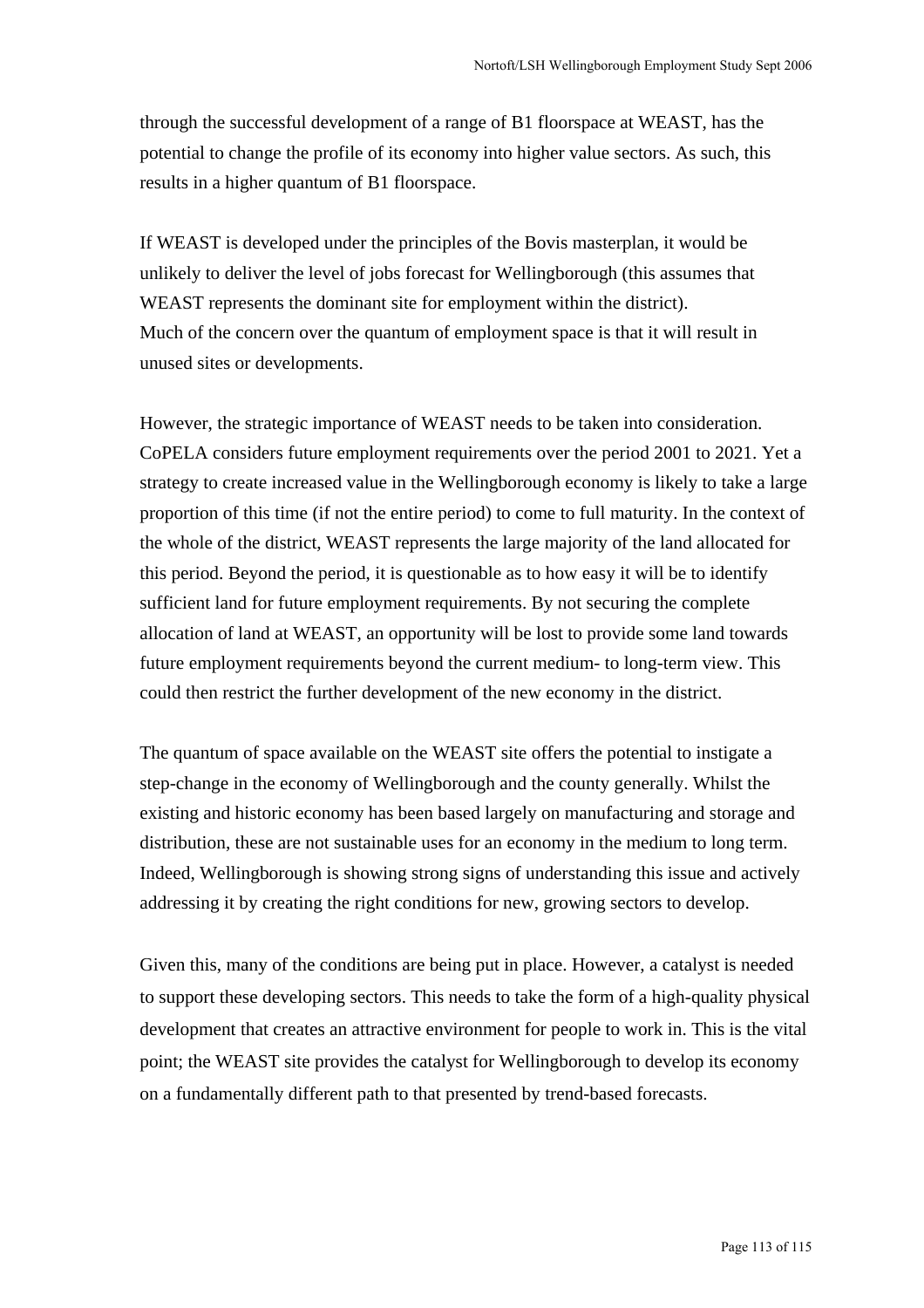# **Northamptonshire County Council Consultancy Brief: A Technology Realm For Northamptonshire Nov 2005**

Various strategies and research, identify that Northamptonshire is under-performing in relation to the volume and value of knowledge economy activity and employment. To ensure that Northamptonshire's future growth is based on 'higher value' economic activity we are keen to explore the opportunities to address this through the development of a 'Technology Realm'. Whilst this includes evaluating the case for a Science Park/ Technology Park, we are keen to ensure that other models are considered which take into account wider issues and opportunities that incorporate the development of a sustainable community and culture that addresses working, learning and living.

Driven by a need to attract high-growth business, develop the county's skills base and wider image, aspirations and lifestyle proposition, the Technology Realm is a concept supported by a wide range of partners that looks to combine pervasive technology and a landscaped live /learn/ work habitat in a prime location. The project is seen as a key element for Northamptonshire in achieving employment growth as part of the MKSM strategy and developing the Northamptonshire offer to business, learners and its existing and future population. The Technology Realm is also seen as a key tool in nurturing the growth of R&D in the county.

The development of a Technology Realm for Northamptonshire, revolves around the development of appropriate support services, premises and culture for high level skills and employment development, whilst also developing the technological and ICT infrastructure of the county– creating buildings and workspaces that enable us to work smarter, live better and develop learning and flexible working opportunities across the community.

It is presently envisaged that the Technology Realm will have at its core a totally new concept of business accommodation fitted for the flexible, fast moving and innovative new business world of the 21st century The wider vision is for the development of a product with the ability for other locations through the county to share the brand, innovation services and support mechanisms enjoyed in the main facility to form a bigger distributed Technology Park experience and capability